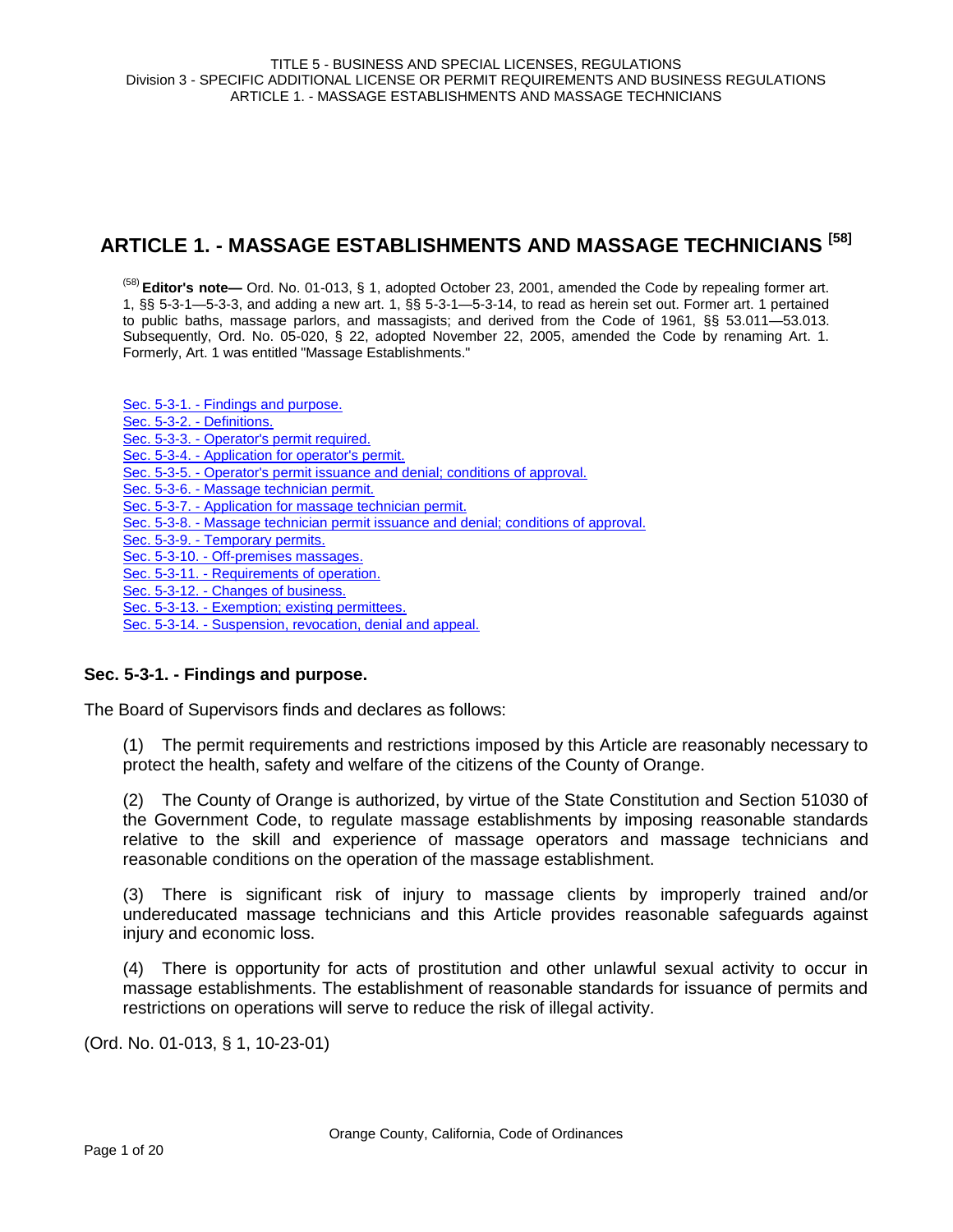# **Sec. 5-3-2. - Definitions.**

Unless the particular provision or the context otherwise requires, the definitions and provisions contained in this section govern the construction, meaning, and application of words and phrases used in this Article.

(1) *Board of Supervisors* means the Board of Supervisors of the County of Orange.

(2) *Chair massage* means a massage as defined below where the patron is fully clothed and in a public or semi-public area while receiving the massage, and where the external parts of the body which are massaged are limited to the head, neck, back and/or arms.

(3) *County Executive Officer* means the County Executive Officer of the County of Orange, or his/her designated representative.

(4) *Conviction* or *convicted* means a plea or verdict of guilty or a conviction following a plea of nolo contendere.

(5) *Customer area* means any area open to customers of the establishment.

(6) *Employee* as used in this Article shall include independent contractors and unpaid volunteers. The term "employ" shall include using or allowing services to be provided by an independent contractor or unpaid volunteer.

(7) *Health department* means the Health Care Agency of the County of Orange.

(8) *Manager* means the person(s) designated by the operator of the massage establishment to act as the representative or agent of the operator in managing day-to-day operations with the same liabilities and responsibilities. Evidence of management includes, but is not limited to, evidence that the individual has power to direct or hire and dismiss employees, control hours of operation, create policy or rules or purchase supplies. A manager may also be an owner.

(9) *Massage* means any method of treating the external parts of the body for remedial, hygienic, relaxation or any other reason or purpose, whether by means of pressure or friction against, or stroking, kneading, tapping, pounding, vibrating, rubbing or other manner of touching external parts of the body with the hands, with or without the aid of any mechanical or electrical apparatus or appliance or with or without supplementary aids such as rubbing alcohol, liniment, antiseptic, oil, powder, cream, ointment or other similar preparations commonly used in this practice.

(10) *Massage establishment* means any business conducted within the County of Orange where any person, firm, association, partnership, corporation, or combination of individuals engages in, conducts, carries on or permits to be conducted or carried on, for money or any other consideration, administration to another person of a massage, bath or health treatment involving massages or baths. The term "massage establishment" is intended to include any enterprise which has as its primary business activity the providing of massage services.

(11) *Massage technician* means any person, including a manager, operator or owner of a massage establishment, who administers to another person a massage in exchange for anything of value whatsoever. The terms "massage therapist" and "massage practitioner" are included within this definition for purposes of this Article.

(12) *Operator* means the person signing the operator's permit application as required pursuant to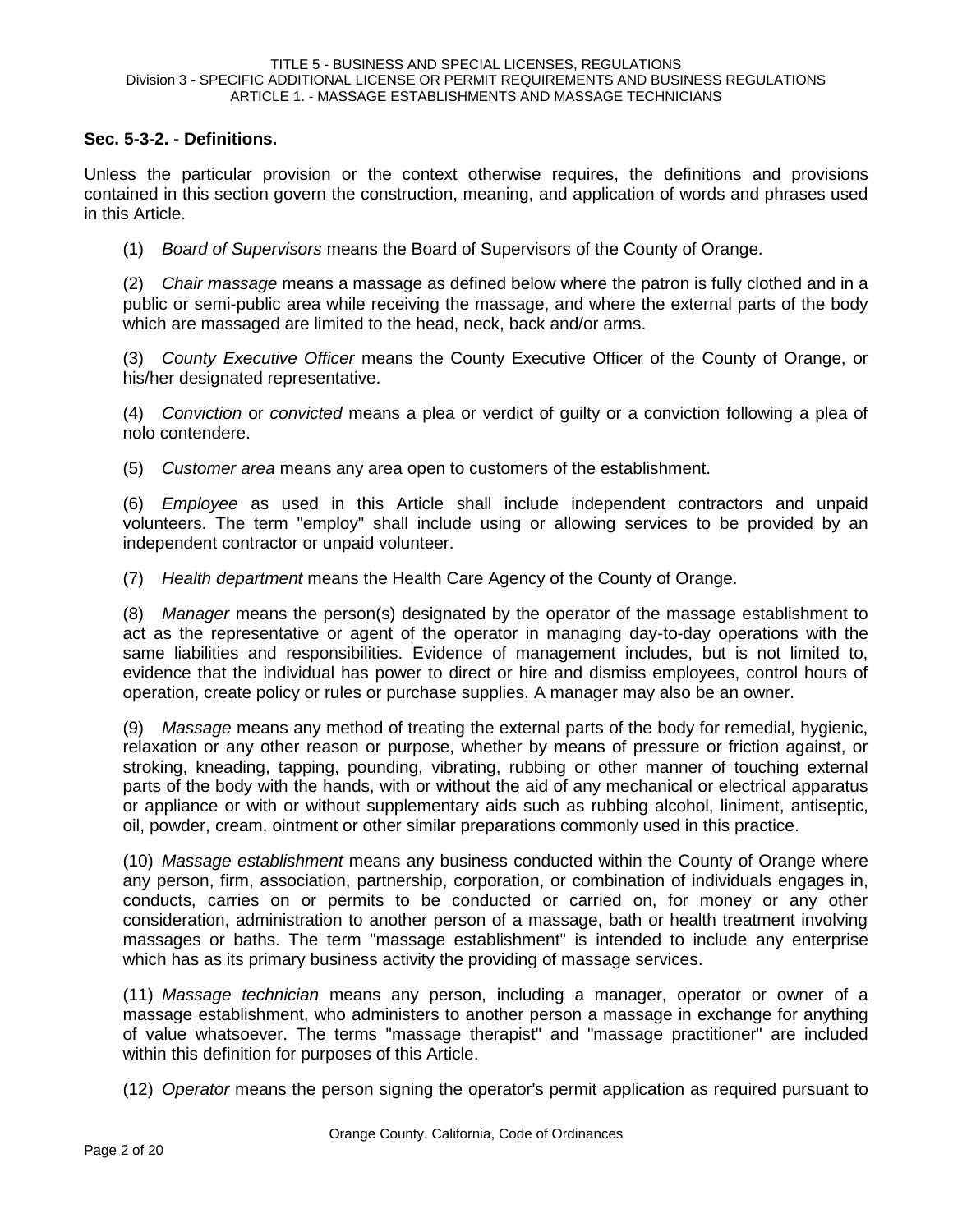section 5-3-4 of this Article and whose name appears on the operator's permit as the person responsible for the operations of the massage establishment.

(13) *Owner* means any person or entity having an ownership interest in the massage establishment.

(14) *Permit* means and includes the permit required pursuant to the provisions of this Article to operate or manage a massage establishment, to perform the activities of a massage technician and/or to perform off-premises massages.

(15) *Person* means any natural person, corporation, partnership, firm, association or other group or combination of individuals acting as an entity.

(16) *Recognized school of massage* means any school or institution of learning which teaches, through state certified instructors, the theory, ethics, practice, profession, or work of massage, which school or institution complies with California Education Code section 94900, and which requires a resident course of study before the student shall be furnished with a diploma or certificate of graduation. Schools offering a correspondence course not requiring actual attendance shall not be deemed a recognized school of massage.

(17) *Sheriff* means the Sheriff of the County of Orange, or his/her designated representative.

(Ord. No. 01-013, § 1, 10-23-01; Ord. No. 05-020, § 23, 11-22-05)

# **Sec. 5-3-3. - Operator's permit required.**

(a) No person shall operate a massage establishment within the County of Orange without first obtaining an operator's permit pursuant to this Article. The operator's permit required by this Article shall be in addition to any other license or permit required by this Code.

(b) The Board of Supervisors shall establish, and from time to time may amend, the fees for the administration of this Article. The Board of Supervisors shall also establish a Health Services Fee Schedule prescribing annual fees to be paid by the operator of each massage establishment, such fees to be paid directly to the County of Orange Health Department. Fees required by this Article shall be in addition to any required under any other provision of this Code.

(Ord. No. 01-013, § 1, 10-23-01; Ord. No. 05-020, § 24, 11-22-05)

# **Sec. 5-3-4. - Application for operator's permit.**

(a) Any person desiring an operator's permit for a massage establishment shall file a written application on the required form with the Sheriff who shall then conduct an investigation once the application is complete. The application shall be accompanied by the appropriate filing fee established by the Board of Supervisors. The application shall be completed and signed by the owner of the proposed massage establishment, if a sole proprietorship; one (1) general partner, if the owner is a partnership; one (1) officer or one (1) director, if the owner is a corporation; and one (1) participant, if the owner is a joint venture. The application does not authorize operation of a massage establishment unless and until such operator's permit has been approved as provided in section 5-3-5. The application shall be deemed complete if it contains or is accompanied by the following information:

(1) A description of the type of ownership of the business (i.e., whether by individual, partnership, corporation or otherwise). If the applicant is a corporation, the name of the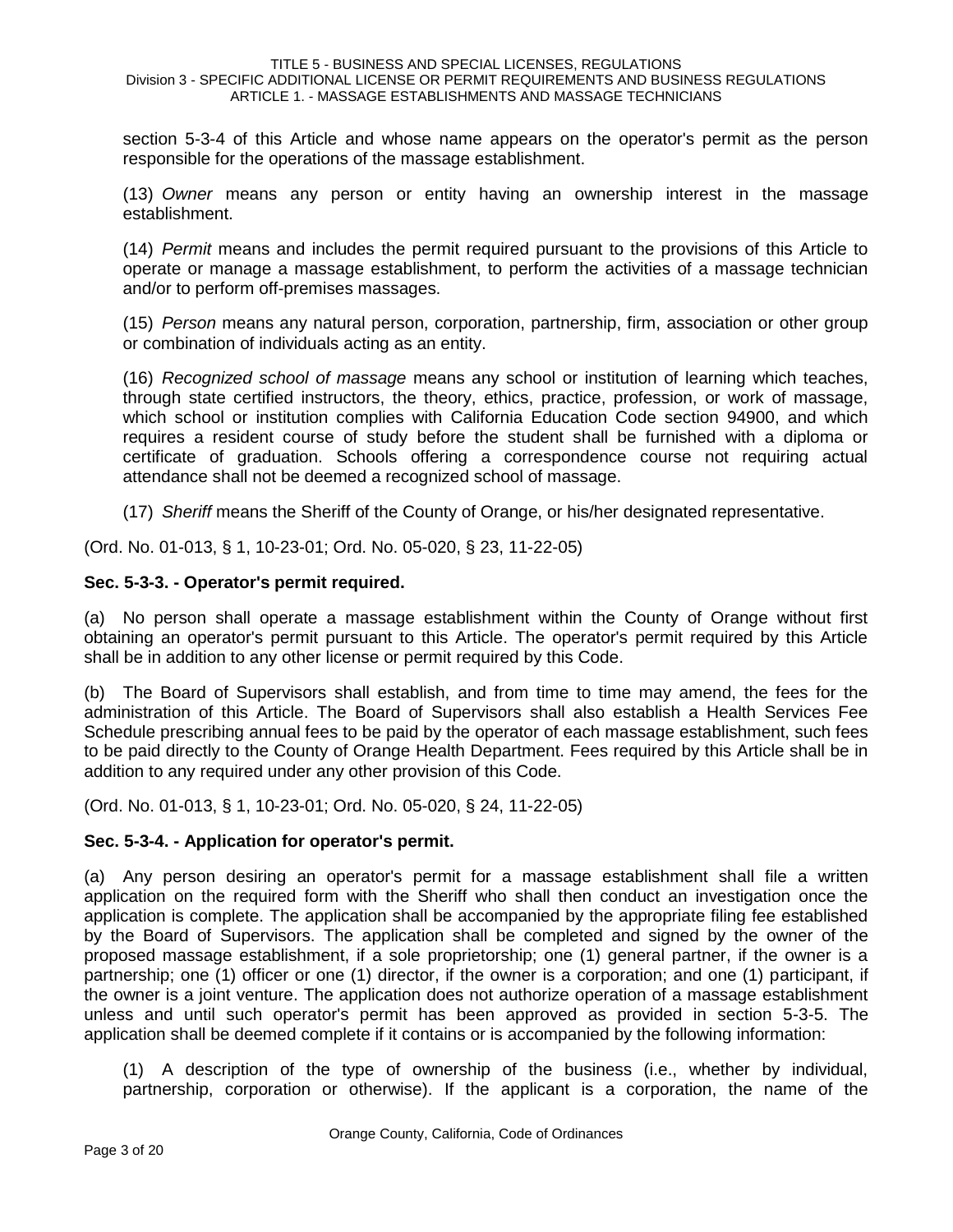#### TITLE 5 - BUSINESS AND SPECIAL LICENSES, REGULATIONS Division 3 - SPECIFIC ADDITIONAL LICENSE OR PERMIT REQUIREMENTS AND BUSINESS REGULATIONS ARTICLE 1. - MASSAGE ESTABLISHMENTS AND MASSAGE TECHNICIANS

corporation shall be set forth exactly as shown in its articles of incorporation or charter together with the state and date of incorporation and the names and residence addresses of each of its current officers and directors, and of each stockholder holding more than five (5) percent of the stock of that corporation, such stockholders to be listed in descending order based upon their percentage ownership interest in the corporation. If the applicant is a partnership, the application shall set forth the name and residence address of each of the partners, including limited partners. If the applicant is a limited partnership, it shall attach a copy of its certificate of limited partnership filed with the California Secretary of State to the application. If one (1) or more of the partners is a corporation, the provisions of this subsection pertaining to corporations shall apply. The applicant corporation or partnership shall designate one (1) of its officers or general partners to act as its responsible managing officer. Such designated person shall complete and sign all application forms required for an individual applicant under this Article, but only one (1) application fee shall be charged. Such responsible managing officer must at all times meet all of the requirements set forth in this section, or the operator's permit shall be suspended until a responsible managing officer who meets all such requirements is designated. If no such person is named within ninety (90) days, the operator's permit shall be deemed canceled and a new application for an operator's permit, accompanied with the appropriate filing fee, must be filed. The managing officer may be different from the manager or managing employee of the massage establishment described in subsection (a)(5) of this section.

(2) A detailed description of all services to be provided at the massage establishment. If the list of services required to be posted pursuant to section  $5-3-11(a)(2)$  of this Article will be in any language other than English, such list must accompany the application for the operator's permit. Any changes to such list after the issuance of the operator's permit must be submitted to the Sheriff within ten (10) days after such changes are made.

- (3) The precise name under which the massage establishment business is to be conducted.
- (4) The complete address and all telephone numbers of the massage establishment.

(5) A complete current list of the names and residence addresses of all proposed massage technicians and other employees in the massage establishment with a description of the job duties or function of each, and the name and residence addresses of the manager or managing employee proposed to be principally in charge of the operation of the massage establishment.

(6) A description of any other business operated on the same premises, or within the County of Orange or the State of California, which is owned or operated by the applicant.

- (7) The following personal information concerning the applicant:
	- a. Full complete name and all aliases used by the applicant.

b. Current business and residence address and all previous business and residential addresses for ten (10) years immediately preceding the present address of the applicant, and the inclusive dates for each such address.

- c. Acceptable proof that the applicant is at least eighteen (18) years of age.
- d. Height, weight, color of hair and eyes, and gender.
- e. Three (3) front faced portrait photographs at least two (2) inches by two (2) inches in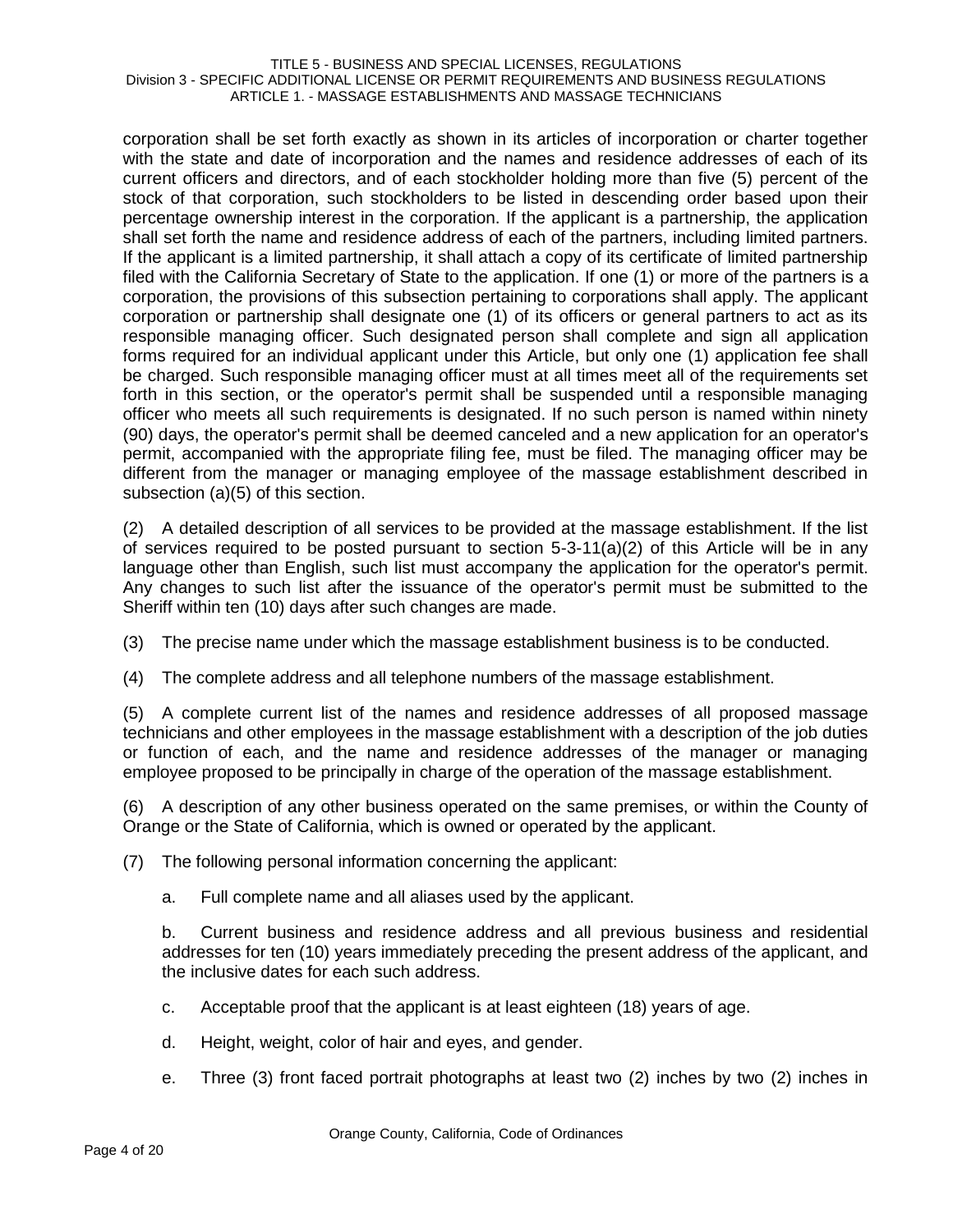size.

f. The applicant's complete business, occupation and employment history for ten (10) years preceding the date of application, including, but not limited to, the massage or similar business history and experience of the applicant.

g. The complete permit history of the applicant including, but not limited to massage or similar business; whether such person has ever had any permit or license issued by any agency, board, city, county, territory or state; the date of issuance of such a permit or license; whether the permit or license was denied, revoked or suspended; or whether a vocational or professional license or permit was denied, revoked or suspended, and the reason(s) therefor.

h. All criminal convictions, including pleas of nolo contendere, within the last ten (10) years, including those dismissed or expunged pursuant to Penal Code section 1203.4, but excluding minor traffic violations, and the date and place of each such conviction and reason and sentence therefor.

i. A complete set of fingerprints taken by the Sheriff and the results of the fingerprint inquiry including information requested from outside law enforcement agencies.

(8) The name and address of the owner and lessor of the real property upon or in which the business is to be conducted. In the event the applicant is not the legal owner of the property, the application must be accompanied by a copy of the lease and a notarized acknowledgment from the owner of the property that a massage establishment will be located on his/her/its property.

(9) A site plan depicting the building and/or unit proposed for the massage establishment and a dimensional interior floor plan depicting how the massage establishment will comply with all applicable requirements of this Article.

(10) The name and address of any massage establishment or other business wherein massages are administered which is owned or operated by any person whose name is required to be given pursuant to this Article.

(11) The names, current business and residence addresses, telephone numbers and written statements of at least three (3) bona fide permanent residents of the United States that the applicant is of good moral character. If the applicant is able, the statement must first be furnished from residents of the County of Orange, then the State of California, and lastly from the rest of the United States. These references must be persons other than relatives and business associates.

(12) Authorization for the County, its agents and employees to seek verification of the information contained in the application.

(13) Such other identification and information as the Sheriff may require in order to discover the truth of the matters herein specified and as required to be set forth in the application.

(14) A statement in writing and dated by the applicant that he/she/it certifies under penalty of perjury that all information contained in the application is true and correct.

(15) If, during the term of a permit, any of the information submitted on the original or renewal application changes, the operator shall notify the Sheriff of such change within ten (10) business days thereafter, in writing.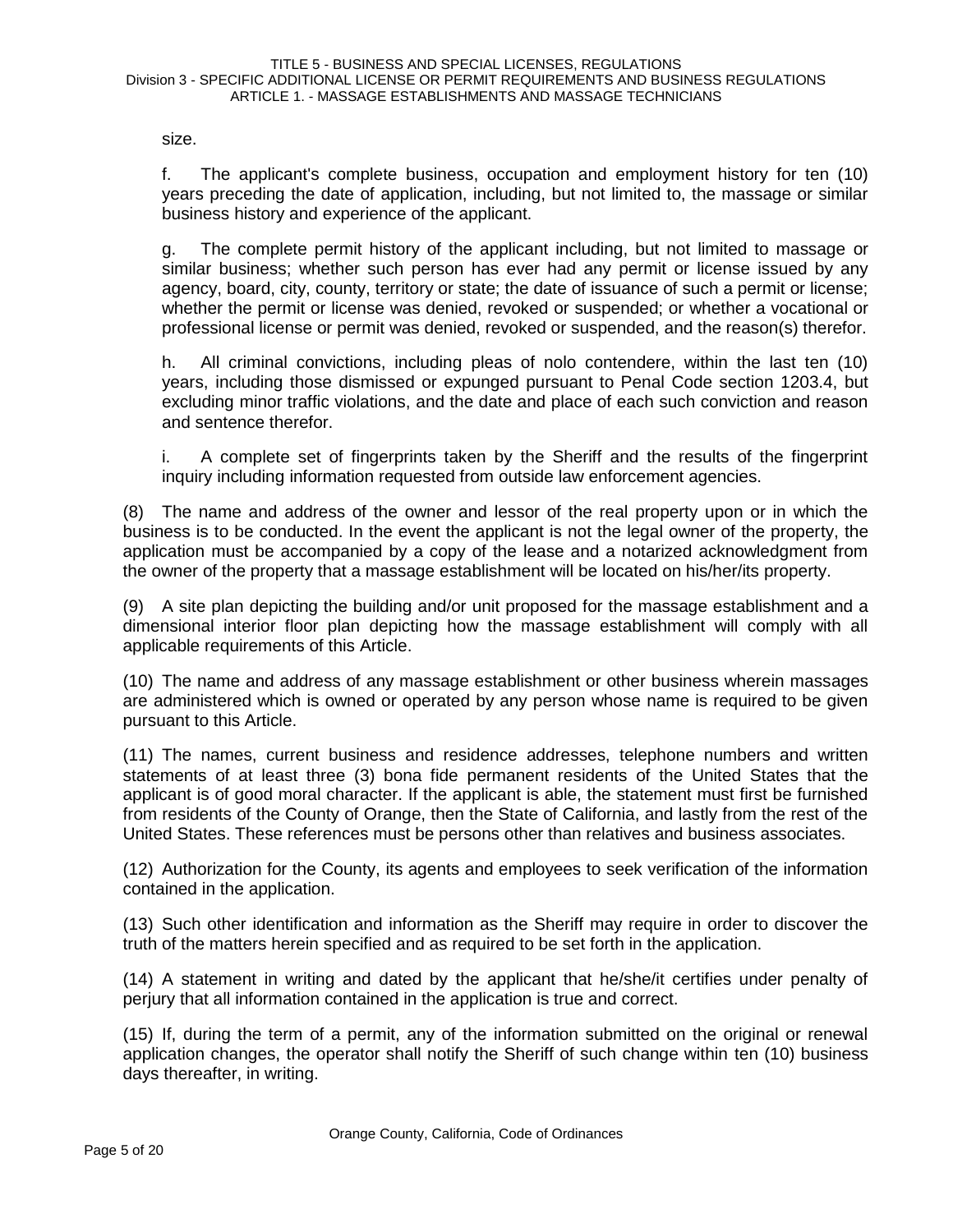(b) Each operator and the operator's designated manager(s) must pass a written examination dealing with the requirements of this Article every thirty-six (36) months to ensure a complete understanding of the operator's and manager's duties prior to the issuance of the operator's permit. A score of seventy (70) percent or better is required on each section of the written examination. An applicant who fails to pass the examination shall not be eligible to take another examination until sixty (60) days after the previous examination. An applicant who fails to pass upon a second attempt, shall not again be eligible until six (6) months thereafter. The examination will be administered in the English language. In the event the applicant requires that the ordinance examination be given in another language, the applicant must, on his/her own, make arrangements with a court certified, and Orange County Sheriff approved, interpreter to interpret the examination. Proof of valid court certification must be provided to the Sheriff or his or her designee no less than five (5) days prior to the administration of the examination.

(Ord. No. 01-013, § 1, 10-23-01; Ord. No. 05-009, § 1, 5-24-05; Ord. No. 05-020, § 25, 11-22-05)

# **Sec. 5-3-5. - Operator's permit issuance and denial; conditions of approval.**

(a) Upon receipt of a completed written application for a permit as defined in section 5-3-4, the Sheriff shall conduct an investigation to ascertain whether such permit should be issued as requested. The Sheriff shall approve, conditionally approve or deny the application within sixty (60) days of receipt of a completed application. The sixty-day period may be continued for an additional thirty (30) days if necessitated by the occurrence of events beyond the control of the Sheriff. The Sheriff shall issue such permit as requested, unless the investigation of the application results in any of the following findings:

(1) The applicant, if an individual, or any of the officers or directors of the corporation, if the applicant is a corporation; or a partner, if the applicant is a partnership, or any person proposed to be or employed in the massage establishment, has, within ten (10) years preceding the date of the application either:

a. Been convicted of a violation of California Penal Code sections 266h, 266i, 314, 315, 316, 318, subsections (a) or (b) of Penal Code section 647 or any other provision of law pursuant to which a person is required to register under the provisions of Penal Code section 290, or when the prosecution accepted a plea of guilty or nolo contendere to a charge of a violation of California Penal Code section 415 or any lesser included or lesser related offense, in satisfaction of, or as a substitute for, any of the previously listed crimes;

b. Been convicted of a violation of Health and Safety Code section 11550 or any offense involving the illegal sale, distribution or possession of a controlled substance specified in Health and Safety Code section 11054, 11055, 11056, 11057 or 11058;

c. Been convicted of any offense in any other state which is the equivalent of any of the above-mentioned offenses;

d. Been subjected to a permanent injunction against the conducting or maintaining of a nuisance pursuant to sections 11225 through 11235 of the California Penal Code, or any similar provisions of law in a jurisdiction outside the State of California;

e. Engaged in conduct which would constitute an offense as described in paragraph a of this subsection;

f. Been convicted of an act involving dishonesty, fraud, deceit or moral turpitude or an act of violence, which act or acts are related to the qualifications, functions or duties of the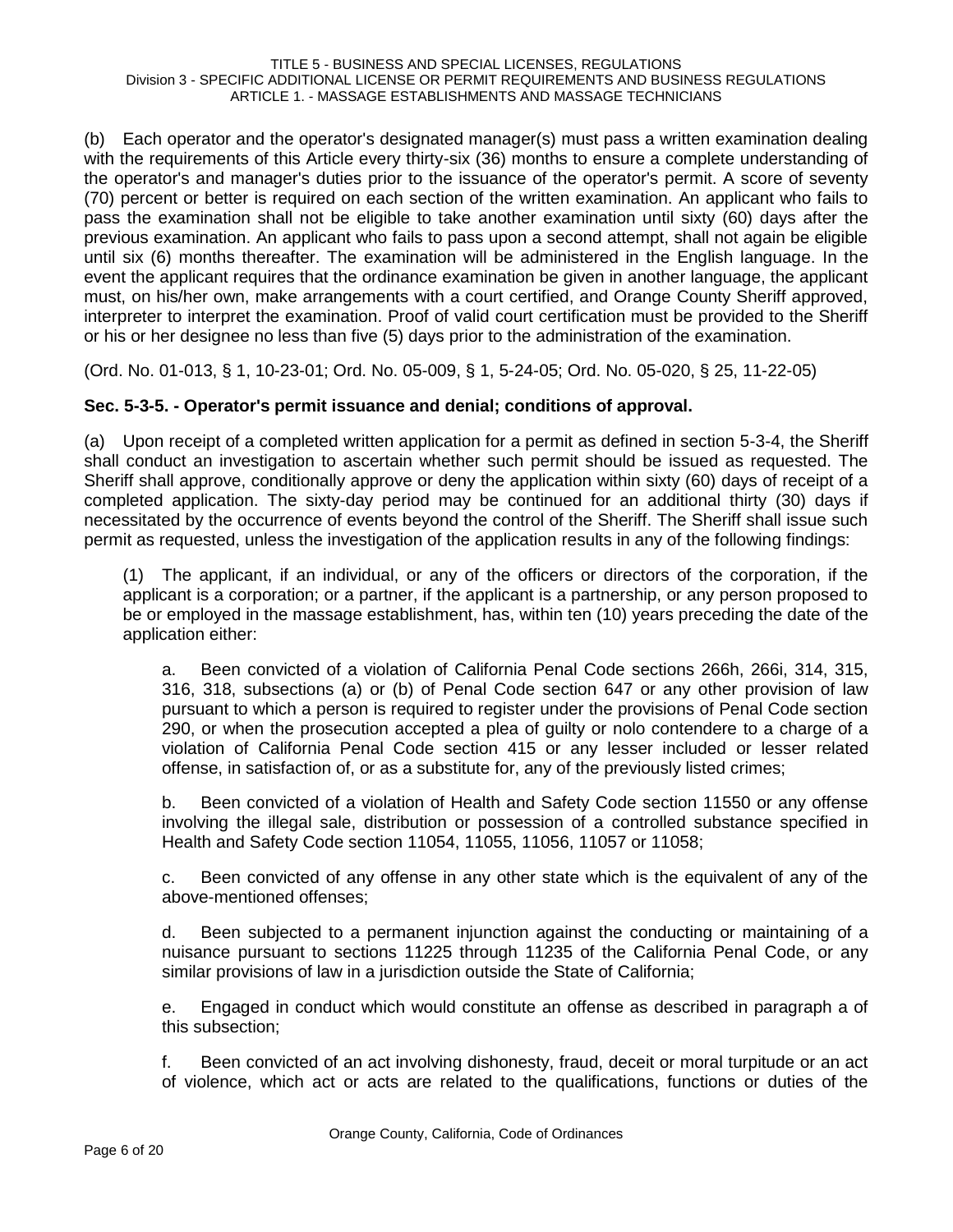operator; or

g. Had a massage operator or massage technician permit or other similar license or permit denied, suspended or revoked for cause by a licensing authority or by any city, county, or state.

(2) The applicant has made a false, misleading or fraudulent statement or omission of fact in the permit application process.

(3) The application does not contain all of the information required by section 5-3-4

(4) The massage establishment as proposed by the applicant does not comply with all applicable laws, including, but not limited to, health, zoning, fire and safety requirements and standards.

(5) The applicant has not satisfied the requirements of this Article in the time specified.

(6) If the application is denied due to a false, misleading or fraudulent statement in the application, the applicant may not reapply for a period of six (6) months from the date the application was denied.

(b) Each operator and manager of any massage establishment shall comply with the following requirements:

(1) Except to the extent required, in writing, by a state licensed medical practitioner, no massage technician, or employee shall massage the genitals, gluteal fold, or anal area of any patron or the breasts of any female patron, nor shall any operator or manager of a massage establishment allow or permit such massage. No massage operator or designated manager while performing any task or service associated with the massage business, shall be present in any room with another person unless the person's genitals, gluteal fold, anus, or, in the case of female, her breast(s), are fully covered.

(2) No person granted a permit pursuant to this Article shall use any name or conduct business under any designation not specified in his or her permit.

(3) All massage establishments required to obtain a permit under this Article shall have a manager on the premises at all times the massage establishment is open. The operator of each massage establishment shall file a statement with the Sheriff designating the person or persons with power to act as a manager. The operator and/or on duty manager shall post, on a daily basis, the name of each on duty manager and each on duty technician in a conspicuous public place in the lobby of the massage establishment. The operator, or the manager in the operator's absence, shall be responsible for ensuring compliance with this Article.

(4) No massage establishment shall be open for business without having at least one massage technician holding a current valid permit for the specific establishment on the premises, and on duty, at all times when said establishment is open.

(5) The operator and/or designated manager(s) shall ensure the massage establishment permit and the massage technician permit for each on-duty massage technician is conspicuously displayed in a public place in the lobby and that each massage technician is wearing the photo identification card required by subsection (b)(3) of section 5-3-8 at all times when in the massage establishment. Such identification shall be provided to County regulatory officials upon demand.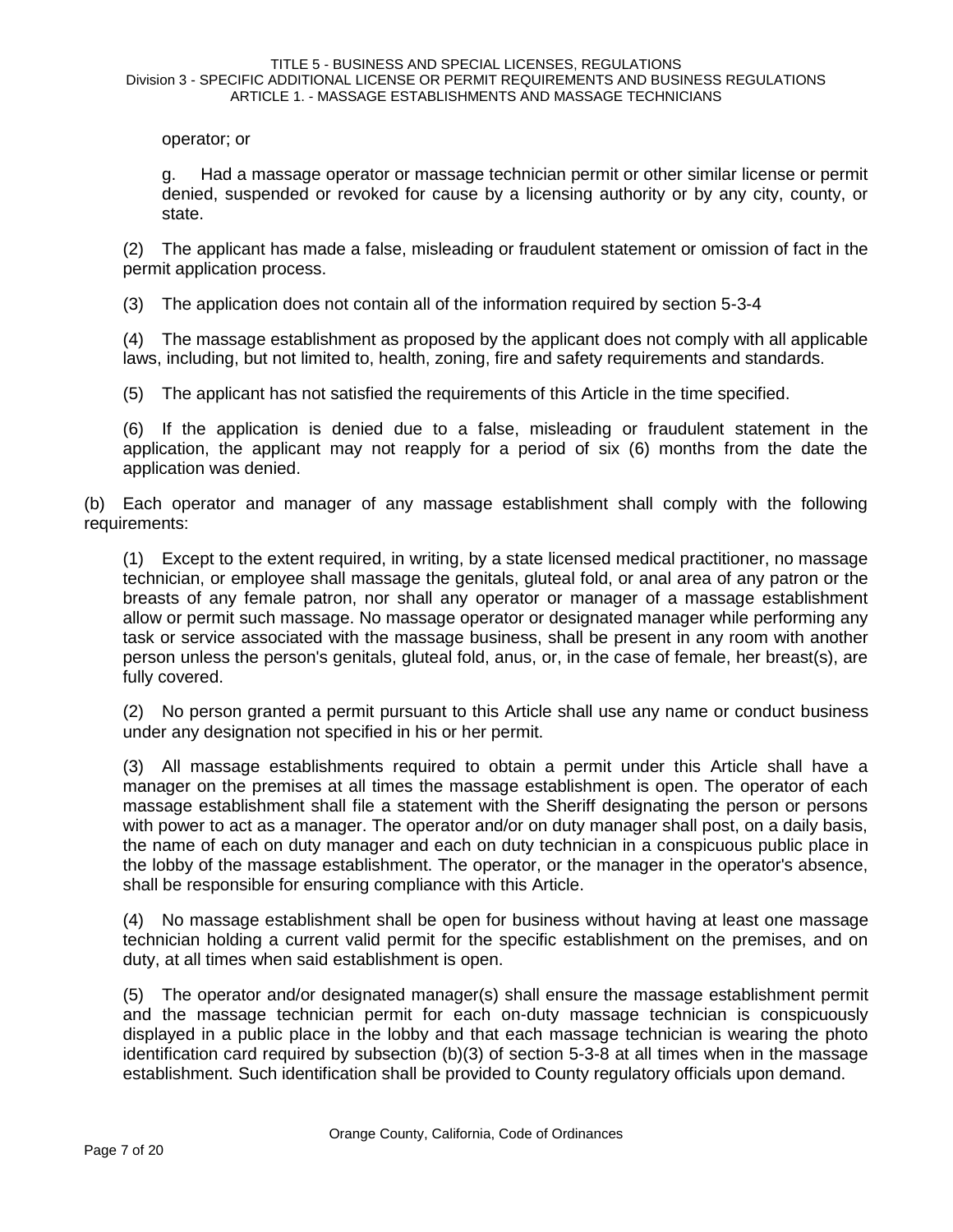(6) An operator and/or on duty manager shall be responsible for the conduct of all employees while they are on the premises. All person(s) found working in the massage establishment shall be considered employees of the operator, including independent contractors and unpaid volunteers. Any act or omission of any employee constituting a violation of the provisions of this Article shall be deemed the act or omission of the operator for purposes of determining whether the operator's permit shall be revoked, suspended, denied or renewed.

(7) No operator or manager shall employ any person as a massage technician who does not have a valid massage technician permit issued pursuant to this Article. Every operator or manager shall report to the Sheriff any change of employees, whether by new or renewed employment, discharge or termination, on the form and in the manner required by the Sheriff. The report shall contain the name of the employee and the date of hire or termination. The report shall be made within five (5) days of the date of hire or termination. The operator shall deliver the permit and photo identification card of any massage technician no longer employed by the operator to the Sheriff within five (5) days.

(8) All persons employed in the massage establishment shall be fully clothed at all times. Clothing shall be of a fully opaque, nontransparent material and shall provide complete covering from mid-thigh to three (3) inches below the collar bone.

(9) The operator and/or on duty manager shall maintain a register of all employees, showing the name, nicknames and aliases used by the employee, home address, age, birth date, gender, height, weight, color of hair and eyes, telephone numbers, social security number, date of employment and termination, if any, and duties of each employee. The above information on each employee shall be maintained in the register on the premises for a period of two (2) years following termination. The operator and/or manager on duty shall make the register of employees available immediately for inspection by the Sheriff upon demand of a representative of the Sheriff at all reasonable times.

(10) Each operator shall provide the Sheriff with evidence of the insurance required by Section 5-3-11(b)(12) prior to the date of issuance of the permit.

(11) The operator shall comply with all provisions of this Article and any applicable provisions of this Code.

(Ord. No. 01-013, § 1, 10-23-01; Ord. No. 05-009, § 2, 5-24-05; Ord. No. 05-020, § 26, 11-22-05)

# **Sec. 5-3-6. - Massage technician permit.**

No person shall perform or administer a massage, or advertise to provide massage services in the County of Orange, unless such person has in effect a valid massage technician permit issued pursuant to sections 5-3-7 and 5-3-8 of this Code. A massage technician shall comply with the requirements of sections 5-3-7 and 5-3-8. The possession of a valid massage operator's permit does not authorize the permit holder to perform work for which a massage technician permit is required.

(Ord. No. 01-013, § 1, 10-23-01; Ord. No. 05-009, § 3, 5-24-05; Ord. No. 05-020, § 27, 11-22-05)

# **Sec. 5-3-7. - Application for massage technician permit.**

(a) Any person desiring a massage technician permit shall file a written application on the required form with the Sheriff who shall then conduct an investigation once the application is complete. The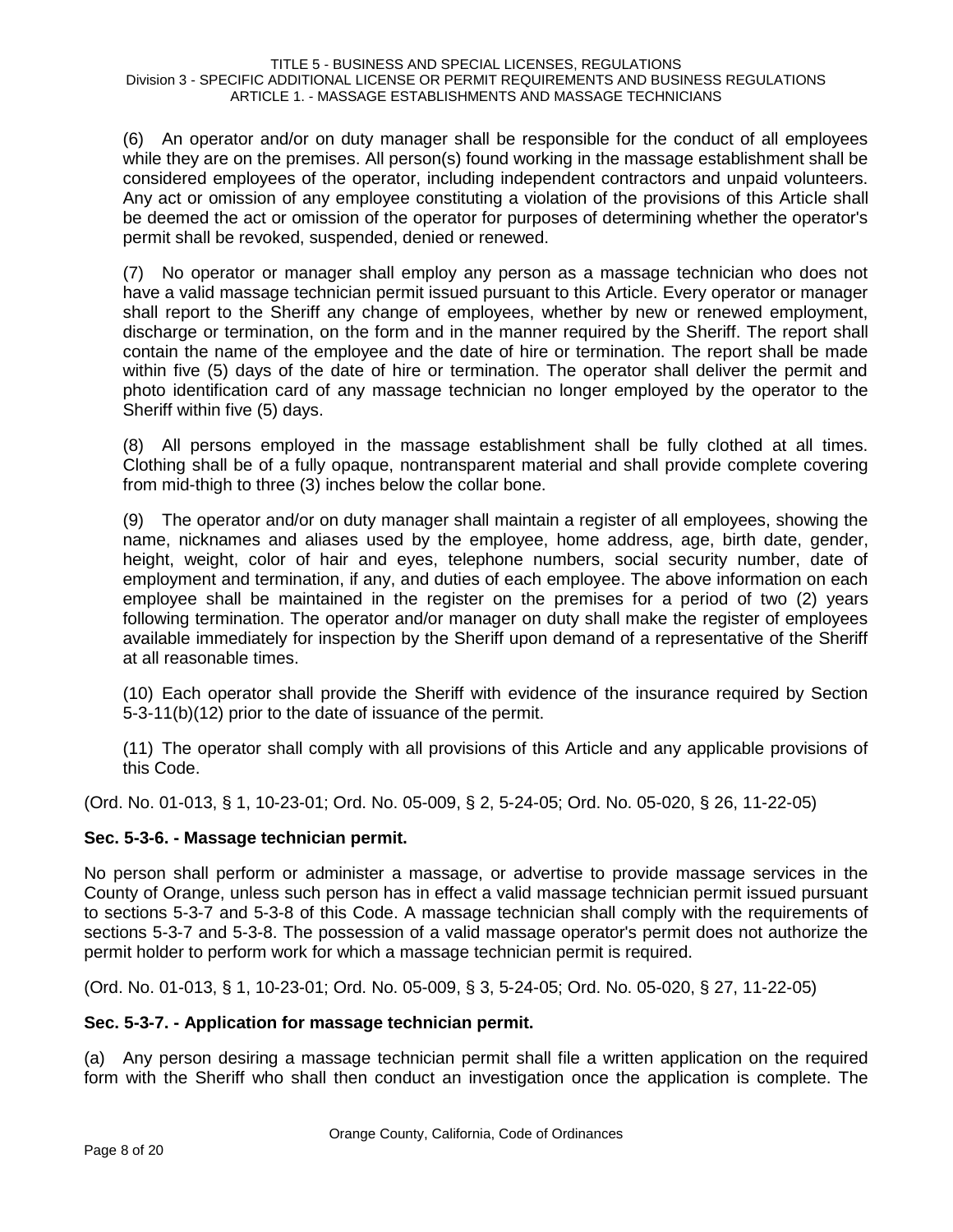application shall be accompanied by the appropriate filing fee established by the Board of Supervisors. The application shall be deemed complete if it contains or is accompanied by the following information:

(1) A statement of the exact location at which the applicant will be working as a massage technician, including the full street address and all telephone numbers associated with said location, and the following personal information concerning the applicant:

a. Full complete name, and all aliases used by the applicant, along with complete residence address and telephone;

b. All previous residential addresses for ten (10) years immediately preceding the current address of the applicant. Any applicant born outside of the United States shall provide proof of legal residence status;

c. Acceptable written proof that the applicant is at least eighteen (18) years of age;

d. Height, weight, color of hair and eyes, and gender;

e. Three (3) front faced portrait photographs at least two (2) inches by two (2) inches in size;

f. The business, occupation and employment history of the applicant for the ten (10) years immediately preceding the date of the application;

g. The complete permit history of the applicant and whether such person has ever had any license or permit, issued by any agency, board, city, or other jurisdiction, denied, revoked or suspended and the reasons therefor.

(2) All criminal convictions, including pleas of *nolo contendere*, within the last ten (10) years, including those dismissed or expunged pursuant to Penal Code section 1203.4, but excluding minor traffic infractions, and the date and place of each such conviction and reason and sentence therefor.

(3) The names, current business and residence addresses and written statements of a least three (3) bona fide permanent residents of the United States that the applicant is of good moral character. If the applicant is able, the statement must first be furnished from residents of the County of Orange, then the State of California, and lastly from the rest of the United States. These references must be persons other than relatives and business associates.

(4) A complete set of fingerprints taken by the Sheriff and the results of the fingerprint inquiry including information requested from outside law enforcement agencies.

(5) Such other information and identification as the Sheriff may require in order to discover the truth of the matters herein specified and as required to be set forth in the application.

(6) Authorization for the County, its agents and employees to seek verification of the information contained in the application.

(7) A statement in writing, and dated, by the applicant that he or she certifies under penalty of perjury that all information contained in the application is true and correct.

(8) If, during the term of a permit, any of the information submitted on the original or renewal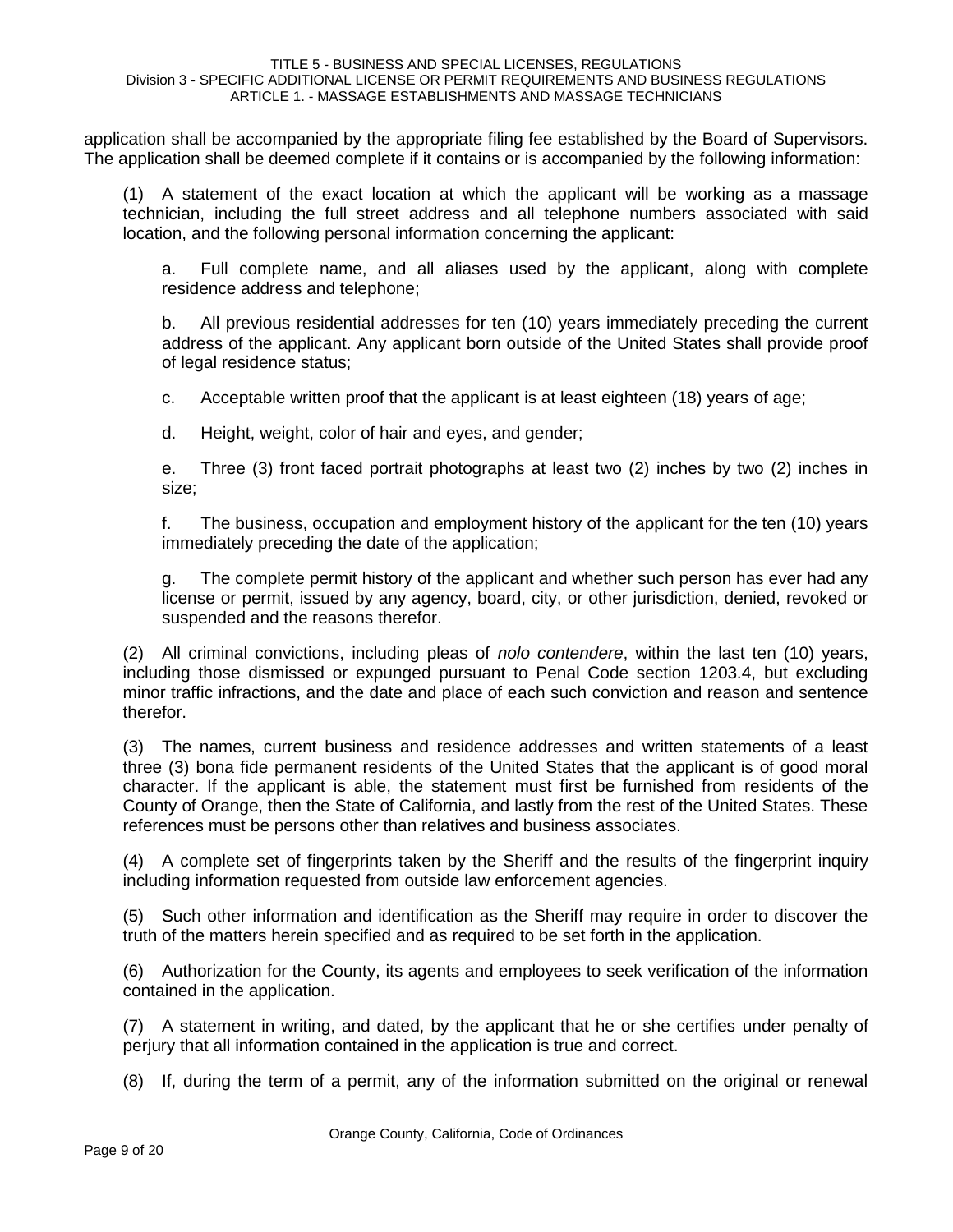application changes, the permit holder shall notify the Sheriff of such change within ten (10) business days thereafter, in writing.

(b) Each applicant must furnish an original or certified copy of a diploma or certificate and certified transcript of graduation for completion of 500 hours of instruction from an approved or recognized school of massage, wherein the method, practice, profession, theory, ethics, anatomical and physiological knowledge and practice of massage is taught by State certified instructors. The applicant must also supply a course description, an outline of material covered, and a letter to the County from the school administrator verifying completion and providing evidence of the accreditation or other certification, approval or recognition of the school.

(1) The Sheriff may consider an applicant's study of massage completed outside the State of California if proof of completion from a formalized course of study in massage practice, anatomy, and/or physiology is provided with the application. Proof of completion shall include dates of study and the name, address and phone number of the school attended.

(2) Any outside course of study submitted for approval shall meet the State of California's Office of Post-secondary Education's minimum requirements and be for completion of five hundred (500) hours of on-premises training.

(c) The applicant must take and pass a written examination prior to the issuance of the massage technician permit. The examination shall meet the following requirements:

(1) The examination shall fairly determine the ability of the applicant to perform the work which the applicant will be authorized to do by the permit applied for, and shall include, but is not limited to, the following subjects: anatomy, physiology, pathology, hygiene, contraindications, sanitation, massage theory, and ethics of massage practice.

(2) Qualified persons shall assist in the preparation of the examination. A qualified person shall have at least five (5) years of licensing or practice in his or her health care field and shall include licensed health care professionals, such as doctors, chiropractors, massage therapists, massage school instructors, physical therapists and individuals who have pursued required courses in and graduated from a recognized school of massage and received a diploma from the massage school.

(3) The Sheriff shall establish standards and procedures governing the administration and grading of all examinations and shall exercise such supervision as may be necessary to ensure compliance therewith.

(4) The examination shall be administered in the English language. In the event that the applicant requires that the examination be given in another language, the applicant must, on his or her own, make arrangements with a court certified and Orange County Sheriff approved interpreter to interpret the examination. Proof of valid court certification must be provided to the Sheriff or his or her designee no less than five (5) days prior to the administration of the examination.

(5) An applicant who fails to pass the examination shall not be eligible to take another examination until sixty (60) days after the previous examination. An applicant who fails to pass upon a second attempt, shall not be again eligible until six (6) months thereafter. An additional processing fee shall be required to be filed with the Sheriff prior to each re-examination in accordance with the fee resolution.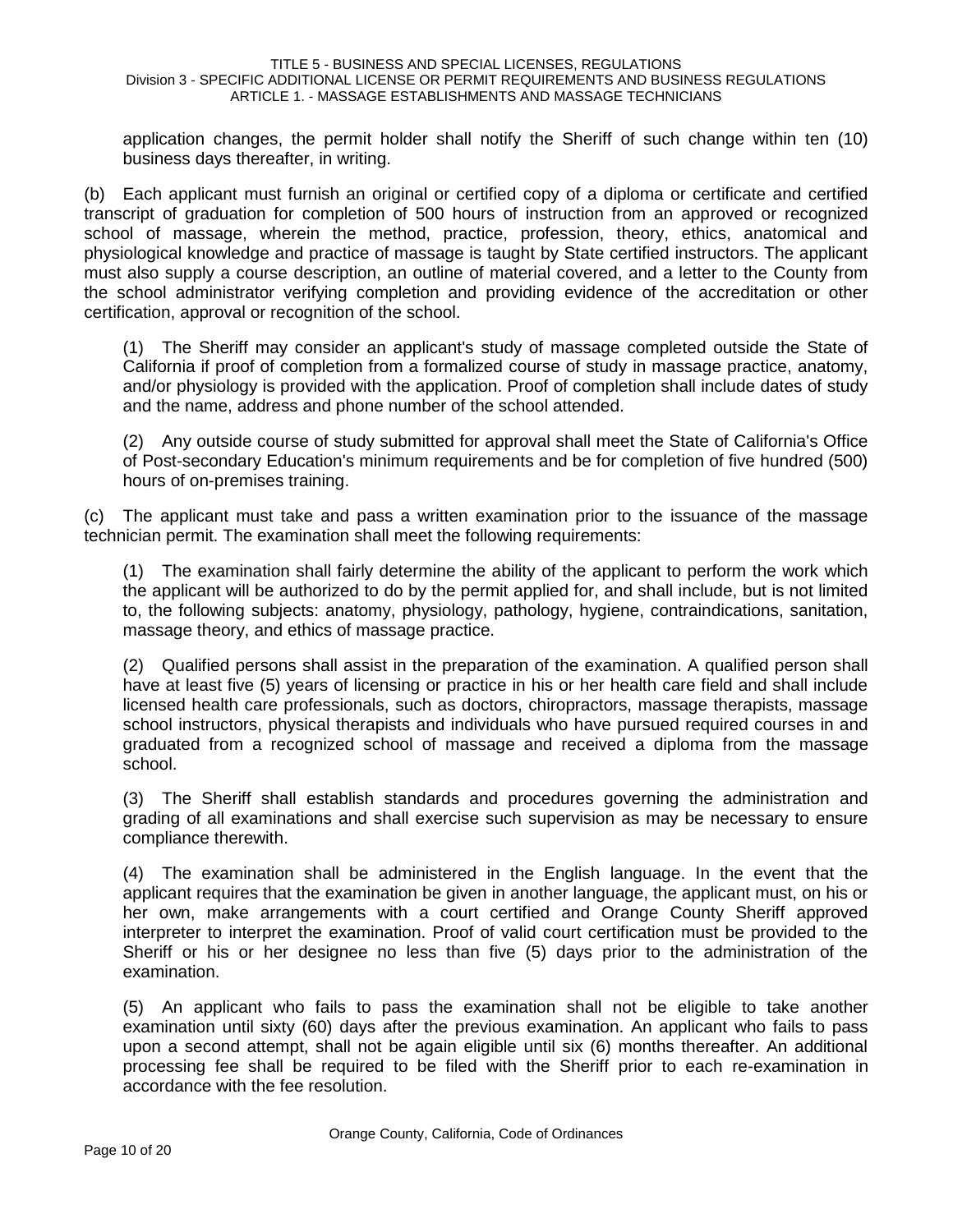(Ord. No. 01-013, § 1, 10-23-01; Ord. No. 05-009, § 4, 5-24-05)

## **Sec. 5-3-8. - Massage technician permit issuance and denial; conditions of approval.**

(a) Upon receipt of a completed written application for a permit as defined in section 5-3-7, the Sheriff shall conduct an investigation to ascertain whether such permit should be issued as requested. The Sheriff shall approve, conditionally approve or deny the application within sixty (60) days of receipt of a completed application. The sixty-day period may be continued for an additional thirty (30) days if necessitated by the occurrence of events beyond the control of the Sheriff. The Sheriff shall issue such permit as requested, unless the investigation of the application results in any of the following findings:

(1) The applicant has within ten (10) years preceding the date of the application been convicted of any of the following:

a. Violation of Penal Code sections 266h, 266i, 314, 315, 316, 318, subsections (a) or (b) of Penal Code section 647 or that the applicant is required to register under the provisions of Penal Code section 290, or when the prosecution accepted a plea of guilty or *nolo contendere* to a charge of a violation of California Penal Code section 415 or any lesser included or lesser related offense in satisfaction of, or as a substitute for, any of the previously listed crimes.

b. Violation of Health and Safety Code section 11550 or any offense involving the illegal sale, distribution or possession of a controlled substance specified in Health and Safety Code sections 11054, 11055, 11056, 11057 or 11058, or

c. Any offense in any other state which is the equivalent of any of the above-mentioned offenses.

(2) The applicant has engaged in conduct which would constitute an offense as described in the preceding subsection (1) above, within ten (10) years immediately prior to the filing of any application.

(3) The applicant has been convicted of an act involving dishonesty, fraud, deceit or moral turpitude or an act of violence, which act or acts are substantially related to the qualifications, functions or duties of a massage technician.

(4) The applicant has had a massage operator's permit or massage technician's permit or other similar license or permit denied, suspended or revoked for cause by a licensing authority or by any city, county or state within ten (10) years prior to the date of the application.

(5) The applicant has made a false, misleading or fraudulent statement or omission of fact to the County in the permit application process.

(6) The application does not contain the information required by section 5-3-7

(7) The applicant has not satisfied the requirements of this Article in the time specified.

(8) If the application is denied due to a false, misleading or fraudulent statement in the application, the applicant may not reapply for a period of six (6) months from the date the application was denied.

(b) All massage technicians shall comply with the following conditions and any other conditions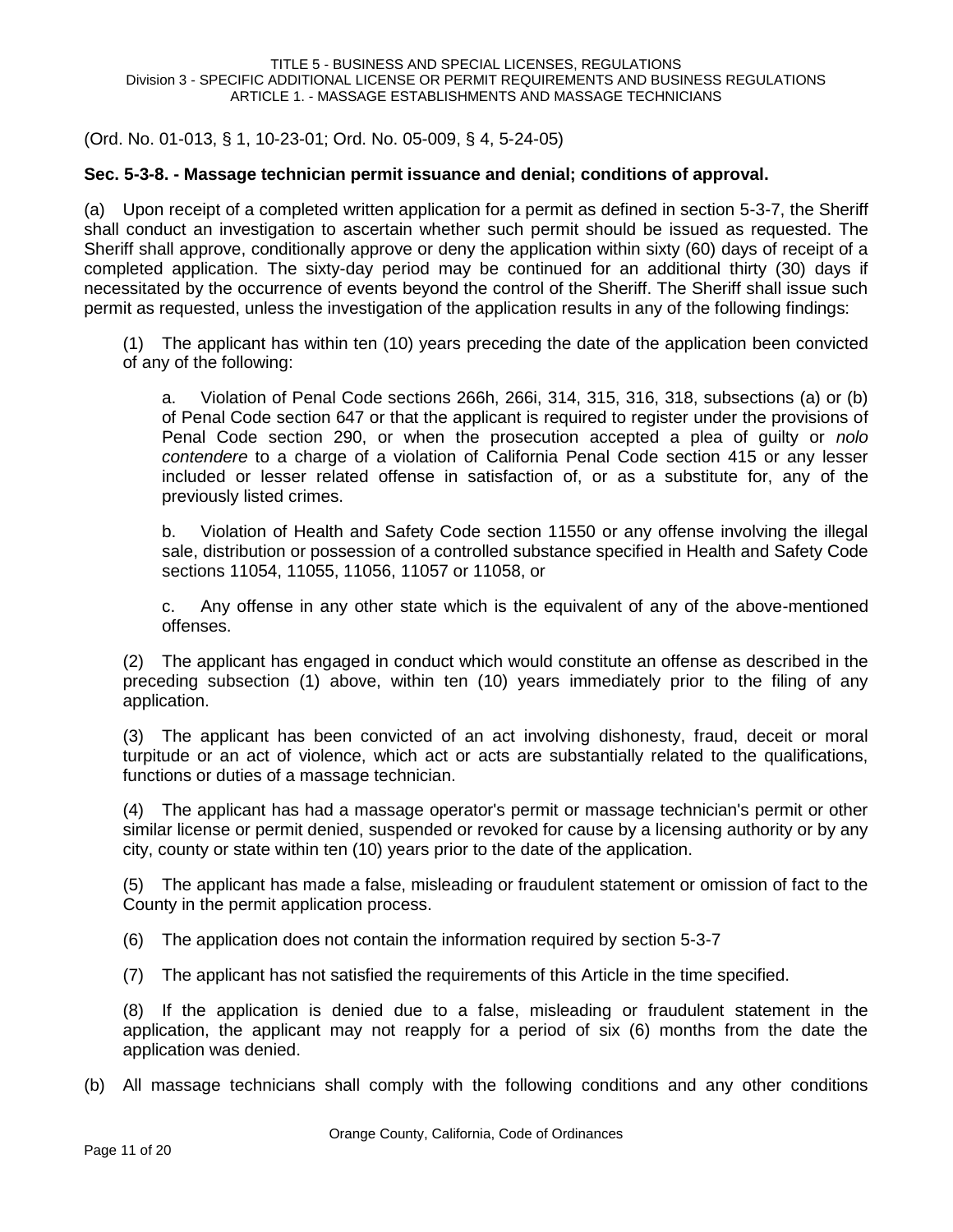specified by the Sheriff on issuance of the massage technician's permit.

(1) Except to the extent required, in writing, by a state licensed medical practitioner, no massage technician, massage technician aide, or employee shall massage the genitals, gluteal fold, or anal area of any patron or the breast(s) of any female patron. No massage technician, massage technician aide or employee, while performing any task or service associated with the massage business, shall be present in any room with another person unless the person's genitals, gluteal fold, anus, or, in the case of female, her breast(s), are fully covered.

(2) No massage technician shall massage any patron unless the person's genitals, gluteal fold, anus, and in the case of a female, her breast(s), are fully covered at all times while the technician or other employee is present in the same room as the patron.

(3) The massage technician shall wear a photo identification card prepared and issued by the County at all times when present in the massage establishment. Such identification shall be provided to the Sheriff upon demand. If a massage technician changes his or her business address, he or she shall, prior to such change, pay the appropriate fee and obtain from the Sheriff a new photo identification card.

(4) Massage technicians shall not perform any massage at any location other than the location specified on the permit, unless performing an off-premises massage conforming to the requirements of section 5-3-10 hereof.

(5) While on duty, the massage technician shall not use any name other than that specified on the photo identification card.

(6) Massage attendants shall be fully clothed at all times. Clothing shall be of a fully opaque, non-transparent material and provide complete covering from mid-thigh to three (3) inches below the collar bone.

(7) The massage technician consents to the inspection of the massage establishment by the County's Fire Department, the Sheriff and the Health Department for the purpose of determining that the provisions of this Article or other applicable laws or regulations are met. The massage technician consents to the inspection of the occupied massage rooms by the Sheriff for the purpose of determining that the provisions of this Article are met upon occurrence of any of the conditions described in section 5-3-11(b)(17) which would require the posting of the notice to all patrons.

(Ord. No. 01-013, § 1, 10-23-01; Ord. No. 05-009, § 5, 5-24-05)

# **Sec. 5-3-9. - Temporary permits.**

(a) Upon request of an applicant for an operator's permit or a massage technician permit, the Sheriff may issue a temporary permit provided all of the following conditions are met:

(1) The applicant has submitted a completed application for the permit as required under section 5-3-4 or 5-3-7 of this Article;

(2) The applicant meets all the applicable education/training requirements for issuance of a permit under this Article;

(3) The applicant has passed all written examinations required for issuance of the permit under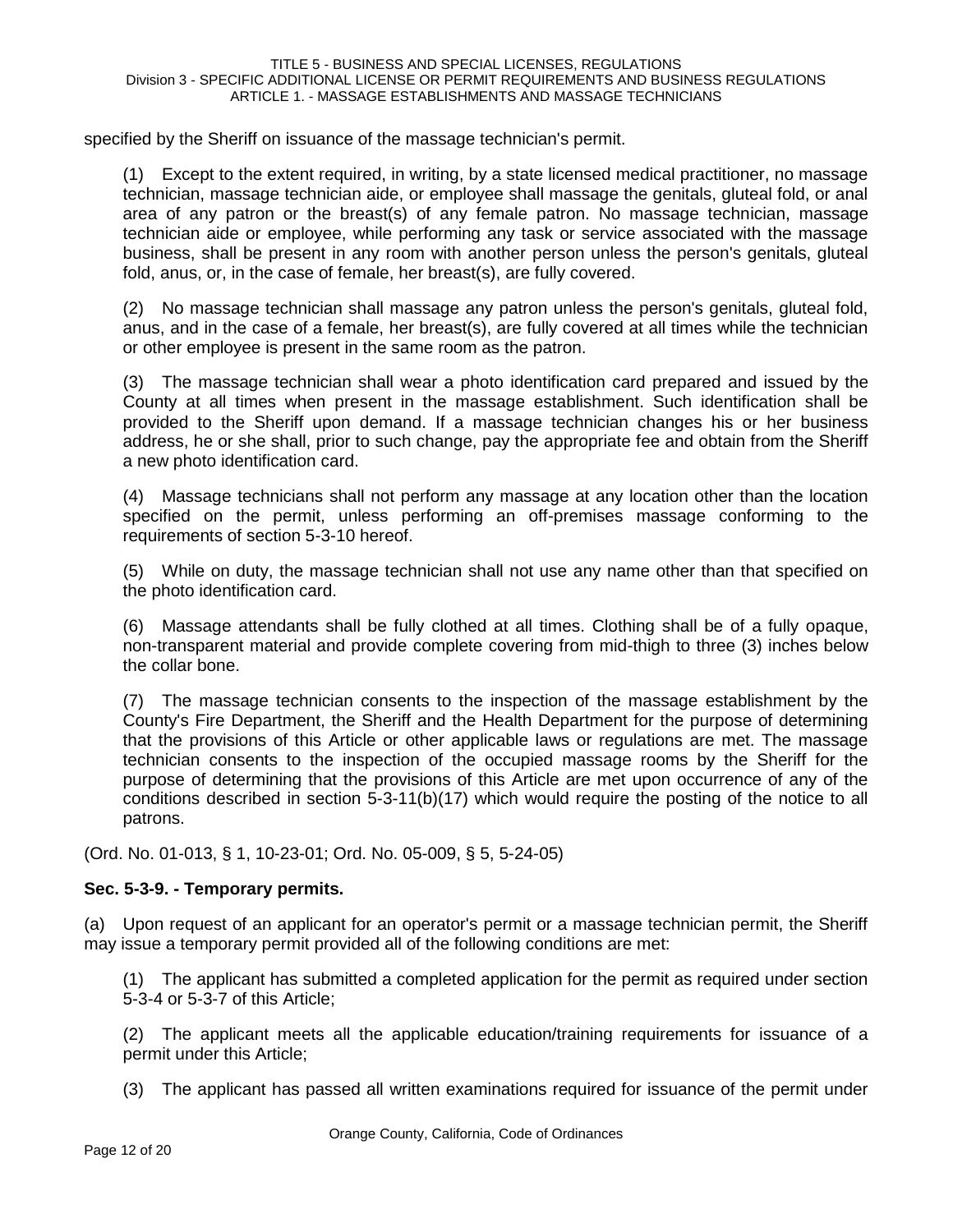this Article;

(4) The Sheriff has conducted an investigation as authorized under this Article, and is waiting for results of the fingerprint identification and criminal history report from the California Department of Justice; and

(5) Without considering any information which may be received in the fingerprint identification and criminal history report from the Department of Justice, the Sheriff has not made any of the findings set forth in sections 5-3-5(a) or 5-3-8(a) which would constitute grounds for denial of the permit.

(b) Unless revoked earlier pursuant to subsection (c) below, the temporary permit shall be valid for forty-five (45) days or until such time as the Sheriff renders a decision on the application for the operator's or massage technician permit, whichever is sooner.

(c) The temporary permit may be revoked at any time without notice if the Sheriff makes any of the following findings:

(1) The fingerprint identification and criminal history report submitted by the Department of Justice contains information upon which the Sheriff can make any of the findings set forth in sections 5-3-5(a) or 5-3-8(a) which would constitute grounds for denial of the permit; or

(2) The applicant has violated any of the provisions of this Article.

(d) Upon a determination by the Sheriff that grounds exist for revocation of the temporary permit, the Sheriff shall serve the applicant, by certified mail, return receipt requested, addressed to the business and residence address of the applicant, with a notice of revocation. The notice shall state the reasons for the revocation and the effective date of the revocation, which date shall be the date of receipt by the applicant of the notice of revocation.

(e) Upon revocation of the temporary permit, the applicant shall immediately cease and desist engaging in activities previously permitted under the temporary permit.

(Ord. No. 01-013, § 1, 10-23-01)

## **Sec. 5-3-10. - Off-premises massages.**

(a) No massage performed or administered for money or other consideration at a location other than a massage establishment holding a permit issued in accordance with this Article (hereinafter an "off-premises massage") shall be administered in the County of Orange except in strict compliance with the requirements of this section.

(b) No person shall perform or administer an off-premises massage as defined herein within the County of Orange without obtaining and possessing a massage technician permit under sections 5-3-7 and 5-3-8 of this Article.

(Ord. No. 01-013, § 1, 10-23-01; Ord. No. 05-009, § 6, 5-24-05)

# **Sec. 5-3-11. - Requirements of operation.**

(a) *Facilities.*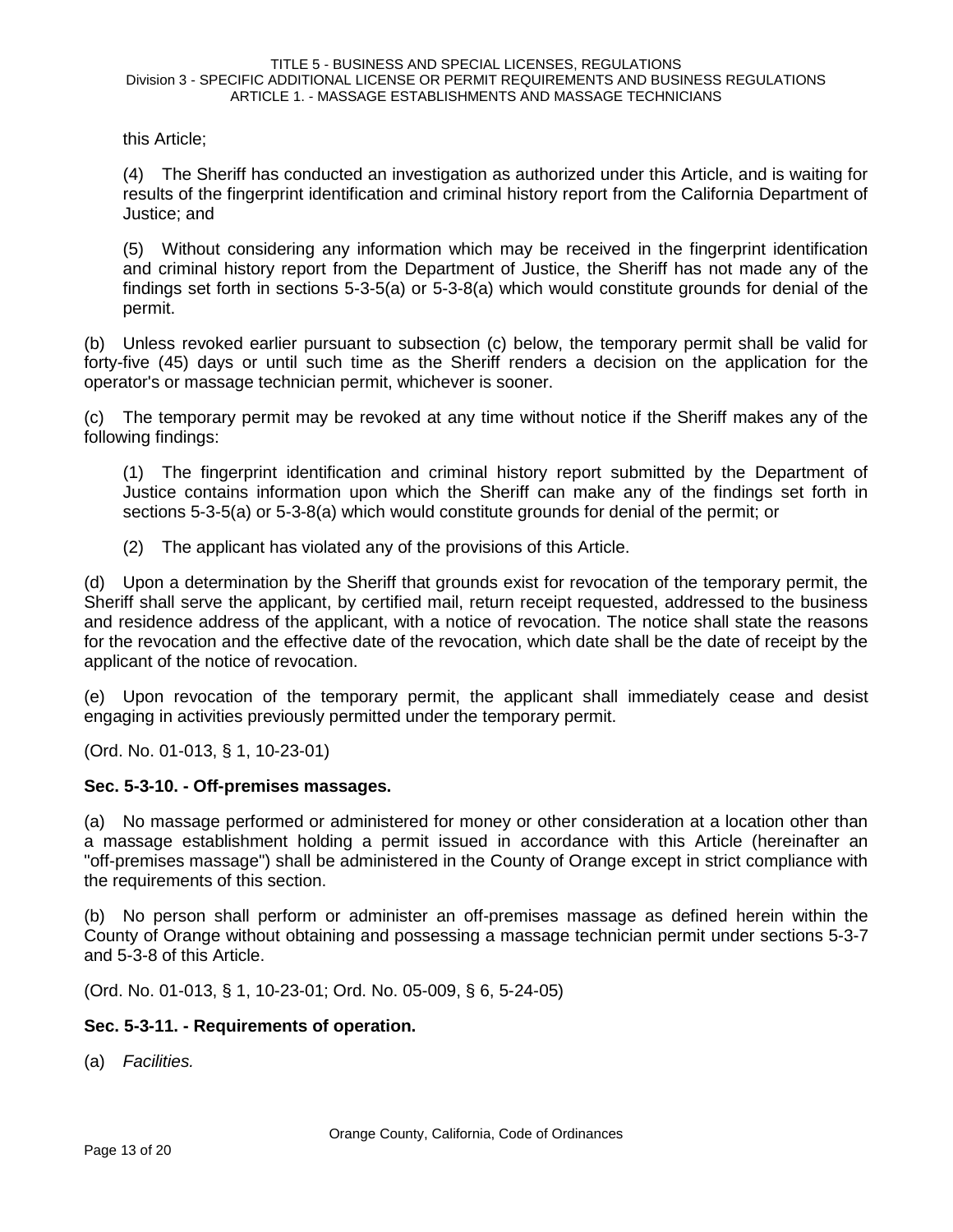(1) *Signs.* All exterior signs identifying the premises as a massage establishment shall comply with the sign requirements of the County of Orange. Each operator and/or on duty manager shall display the operator's permit in a conspicuous public place in the lobby of the massage establishment. The hours of operation must be posted in the front window and clearly visible from the outside. The operator and/or on duty manager must also post, on a daily basis in a conspicuous public place in the lobby, the name of the operator and/or on duty manager as well as all on duty massage technicians.

(2) *Services list.* Each operator shall post and maintain a list of services available and the cost of such services in a conspicuous public place within the premises. No operator or responsible managing employee, shall permit, and no massage technician shall offer or perform, any service other than those posted.

(3) *Lighting.* Each operator shall provide in each room where massage is given sufficient lighting and ventilation that complies with the Uniform Building Code. The lighting in each massage room shall be at least one (1) sixty (60) watt white light bulb and shall be activated at all times while the patron is in such room or enclosure. No strobe flashing lights shall be used. No colored lights shall be used nor shall any coverings be used which change the color of the primary light source.

(4) *Bath facilities.* A minimum of one (1) toilet and one (1) separate wash basin shall be provided for patrons in each massage establishment, which basin shall provide soap and hot running water at all times and shall be located within close proximity to the area devoted to the performing of massage services. A permanently installed soap dispenser, filled with soap, and a single service towel dispenser shall be provided at the restroom handwash sink. No bar soap shall be used. A trash receptacle shall be provided in each toilet room. Showers shall be provided, and no bathtubs shall be allowed.

(5) *Separate rooms.* If male and female patrons are to be treated simultaneously at the same massage establishment, separate massage rooms shall be provided for male and female patrons.

(6) *Maintenance.* All facilities for the massage establishment must be in good repair and shall be thoroughly cleaned and sanitized each day the business is in operation. All walls, floors and ceilings of each restroom and shower area shall be made smooth and easily cleanable. No carpeting shall be installed in any of these areas.

(7) *Massage table or chair.* A massage table or chair shall be provided in each massage room and the massage shall be performed on this massage table or chair. The tables should have a minimum height of eighteen (18) inches. Two (2) inch thick foam pads with a minimum width of two (2) feet and a maximum width of four (4) feet may be used on a massage table and must be covered with durable, washable plastic or other waterproof material. Beds, floor mattresses and waterbeds are not permitted on the premises.

(b) *Operations.*

(1) *Equipment.* Each operator and/or on duty manager shall provide and maintain on the premises adequate equipment for disinfecting and sterilizing instruments used in massage.

(2) *Inspections.* The operator and/or on duty manager consents to the inspection of the massage establishment by the County's Fire Department, the Sheriff, Code Enforcement Officers and the County Health Department for the purpose of determining that the provisions of this Article or other applicable laws or regulations are met.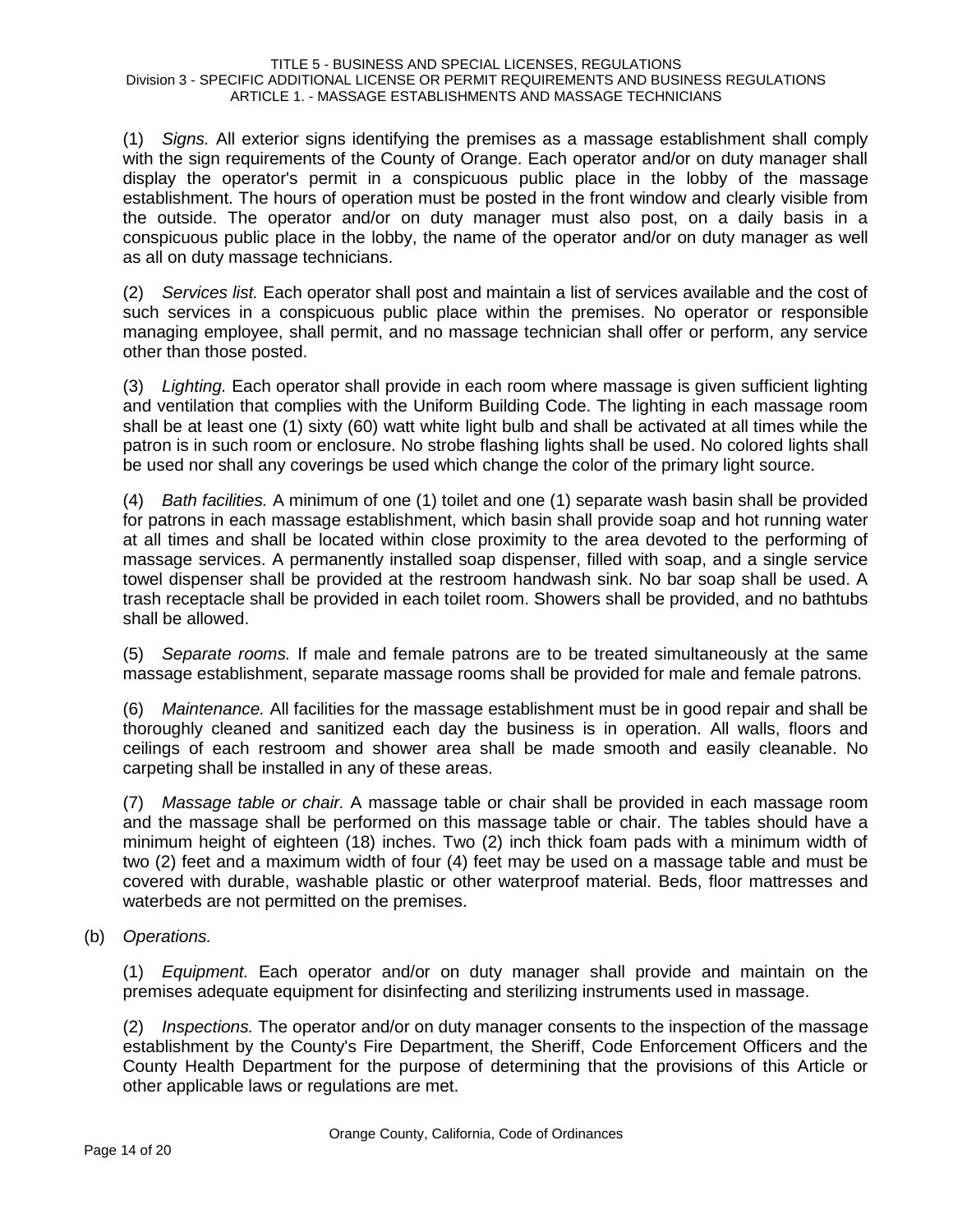a. The County's Fire Department, the Sheriff, code enforcement officers and the County Health Department may, from time to time, make an inspection of each massage establishment for the purpose of determining that the provisions of this Article, State law or other applicable laws or regulations are met. Routine inspections shall not occur more than twice a year, unless violations are found or complaints are received. Criminal investigations may be conducted as directed by the Sheriff. The Sheriff may inspect the occupied massage rooms for the purpose of determining that the provisions of this Article are met upon occurrence of any of the conditions described in section 5-3-11(17) which would require the posting of the notice to all patrons. During an inspection, the Sheriff may verify the identity of all on-duty employees.

b. Inspections of the massage establishment shall be conducted during business hours:

c. A person who operates a massage establishment or his or her agent, servant or employee commits a violation of this Article if he or she refuses to permit a lawful inspection of the premises by a representative of the Sheriff at anytime it is occupied or open for business.

(3) *Linen.* Common use of towels or linen shall not be permitted. Towels and linen shall be laundered or changed promptly after each use. Separate enclosed cabinets shall be provided for the storage of clean and soiled linen and shall be plainly marked "clean linen" and "soiled linen" and shall have doors or covers.

(4) *Residing in establishment prohibited.* No person or persons shall be allowed to live, reside or dwell inside the massage establishment at any time. No food of any kind shall be prepared for sale or sold in the establishment unless an appropriate food vending permit is granted by the County of Orange.

(5) *Alcoholic beverages/drugs.* No person shall enter, be in, or remain in, any part of a massage establishment holding a permit issued under this Article while in possession of, consuming, using or under the influence of, any alcoholic beverage or controlled substance. The owner, operator and manager shall be responsible to ensure that no such person shall enter or remain upon the massage establishment. Service of alcoholic beverages shall not be permitted.

(6) *Recordings.* No electrical, mechanical or artificial device shall be used by the operator or any employee of the massage establishment for audio and/or video recording or for monitoring the performance of a massage, or the conversation or other sounds in the massage rooms without the knowledge and consent of the patron.

(7) *Roster.* The owner, operator or on-duty manager of the massage establishment shall keep a complete and current list of the names and residence addresses of all massage technicians and employees of the massage establishment and the name and residence addresses of the manager or managing employee purported to be principally in charge of the operation of the massage establishment. This roster shall be kept on the massage establishment premises and be available for inspection by officials charged with enforcement of this Article.

(8) *Coverings.* Each massage establishment shall provide to all patrons clean, sanitary and opaque coverings capable of covering the patrons' genitals, gluteal fold, anus and female breast(s). No common use of such coverings shall be permitted and re-use is prohibited unless laundered or otherwise sanitized between each use.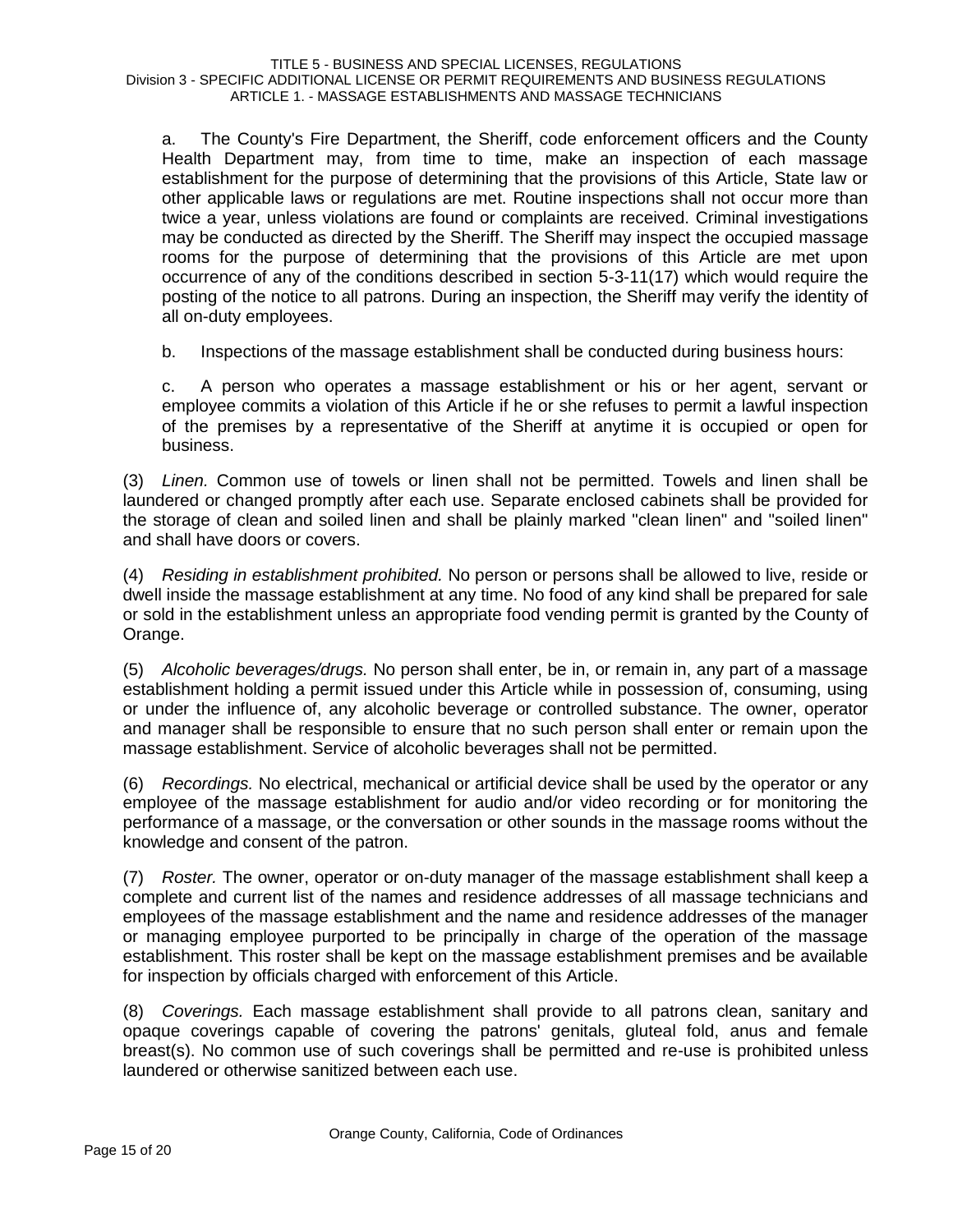(9) *Records.* Every person operating a massage establishment shall keep a record of the dates and hours of each treatment or service, the name and address of the patron, the location of the premises where the treatment or services is provided for any off-premises massage, the name of technician administering such service, a description of the treatment or service rendered and the amount charged for the treatment or services rendered. A short medical history form shall be completed by the operator to determine if the patron has any communicable diseases, areas of pain, high blood pressure or any physical condition which may be adversely affected by massage. These records shall be prepared prior to administering any massage or treatment and shall be retained for a period of twenty-four (24) months after such treatment or service. These records shall be open to inspection upon demand only by officials charged with enforcement of this Article and for no other purpose. The Sheriff shall periodically inspect the records to ensure compliance with this Section. Such records shall be kept on the premises of the massage establishment for a period of two (2) years. The information furnished or secured as a result of any such records should be used only to ensure and enforce compliance with this Article or any other applicable State or Federal laws and shall remain confidential. Any unauthorized disclosure or use of such information by any officer or employee of the County of Orange shall constitute a misdemeanor.

(10) *Hours of operation.* The owner must advise the County, in writing, at the time of the application for a permit, of the business hours and, thereafter, of any changes in such hours. No person shall operate a massage establishment or administer a massage in any massage establishment or administer an off-premises massage between the hours of 10:00 p.m. and 8:00 a.m. A massage begun any time before 10:00 p.m. must nevertheless terminate at 10:00 p.m. All customers, patrons and visitors shall be excluded from the massage establishment during these hours and be advised of these hours. The hours of operation must be displayed in a conspicuous public place in the lobby within the massage establishment and in the front window clearly visible from the outside.

(11) *Advertising.* No massage establishment granted a permit under this Article shall place, publish or distribute or cause to be placed, published or distributed any advertising matter that depicts any portion of the human body that would reasonably suggest to prospective customers or clients that any service is available other than those services described in this Article, nor shall any massage establishment employ language in the text of such advertising that would reasonably suggest to a prospective patron that any service is available other than those services authorized by this Article.

(12) *Insurance.* No person shall engage in, conduct or carry on the business of a massage establishment unless there is on file with the sheriff, in full force and effect at all times, documents issued by an insurance company authorized to do business in the State of California evidencing that the permittee is insured under a liability insurance policy providing minimum coverage of \$100,000.00 for injury or death to one person arising out of the operation of any massage establishment and the administration of a massage.

(13) *Handicapped areas.* All massage establishments must comply with all State and Federal laws and regulations for handicapped customers.

(14) *Doors.* All front, reception, hallway or front exterior doors (except back or rear exterior doors used for employee entrance to and exit from the massage establishment) shall be kept unlocked during business hours. No massage may be given within any cubicle, room, booth or any area within a massage establishment which is fitted with a door capable of being locked, unless the only door is an exterior door.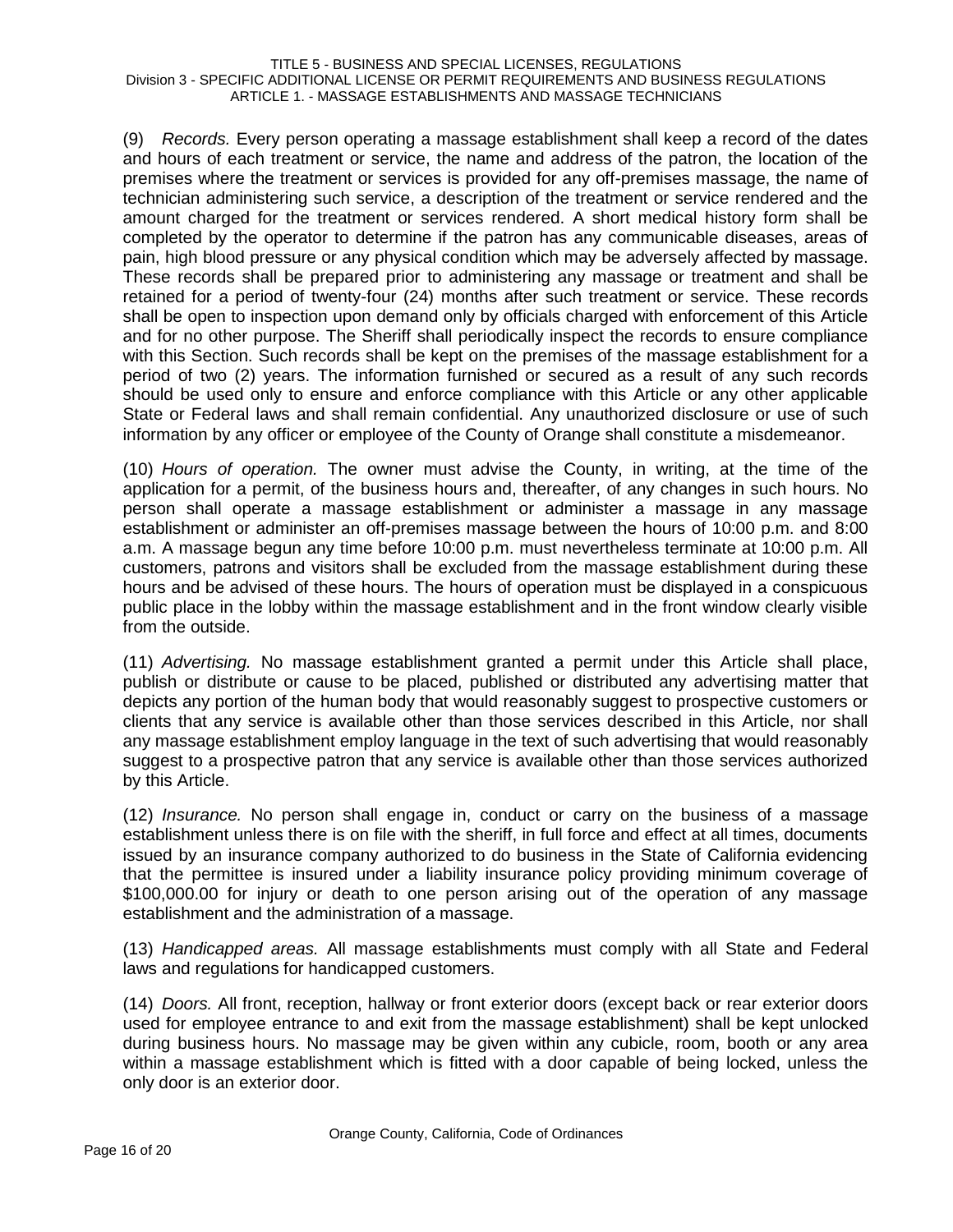(15) *Access.* No person(s) other than valid permit holders under this Article and customers will be allowed beyond the front lobby, located directly inside the front door entrance during hours of operation. Any other person(s) found beyond the first interior door leading to the inside of the business including, but not limited to hallways, massage rooms, reception/business offices or lounge area will be in violation of this Article. Entry doors to any room shall not be obstructed by any means. Nothing contained in this paragraph shall prohibit any person who is an office employee of the establishment from being present in hallways, reception/business offices or other areas relating to his or her employment duties, nor prohibit any authorized repair, maintenance or service personnel from being present in areas while providing such services, except that such persons shall not be permitted in any massage room while a customer is present in such room.

(16) *Discrimination.* No massage establishment may discriminate or exclude patrons on the basis of the race, sex, religion, age or handicap.

(17) *Notices.* The Sheriff may require that the following notice be posted in the event that any employee of the massage establishment or any person who has been aided and abetted by an employee of the massage establishment has been found, after full hearing by administrative proceeding or court conviction, to have violated any of the provisions listed in section 5-3-5 or 5-3-8

# NOTICE TO ALL PATRONS

THIS MASSAGE ESTABLISHMENT AND THE MASSAGE ROOMS DO NOT PROVIDE COMPLETE PRIVACY AND ARE SUBJECT TO INSPECTION BY THE ORANGE COUNTY SHERIFF WITHOUT PRIOR NOTICE.

a. The notice set forth above shall be prepared and issued by the Sheriff.

b. The notices shall be conspicuously posted in a location within the massage establishment that are easily visible to any person entering the premises and in each massage room. The notice shall be so posted for twelve (12) months following the determination of any such violation, or date of conviction, of any of the offenses set forth above.

c. The requirement for posting the notice described in this section is cumulative and in addition to all other civil and criminal remedies and penalties set forth in this Article, or in the ordinances, laws, rules or regulations of the County of Orange and the State of California.

(Ord. No. 01-013, § 1, 10-23-01)

# **Sec. 5-3-12. - Changes of business.**

(a) Every massage establishment operator shall report immediately to the Sheriff any and all changes of ownership or management of the massage establishment, including, but not limited to, changes of manager or other person principally in charge, stockholders holding more than five (5) percent of the stock of the corporation, officers and directors of the corporation, partners of the partnership, including limited partners and all changes of name, style or designation under which the business is to be conducted, and all changes of address or telephone numbers of the massage business. A change of location of any of the premises may be approved by the Sheriff provided there is compliance with all applicable regulations of the County of Orange.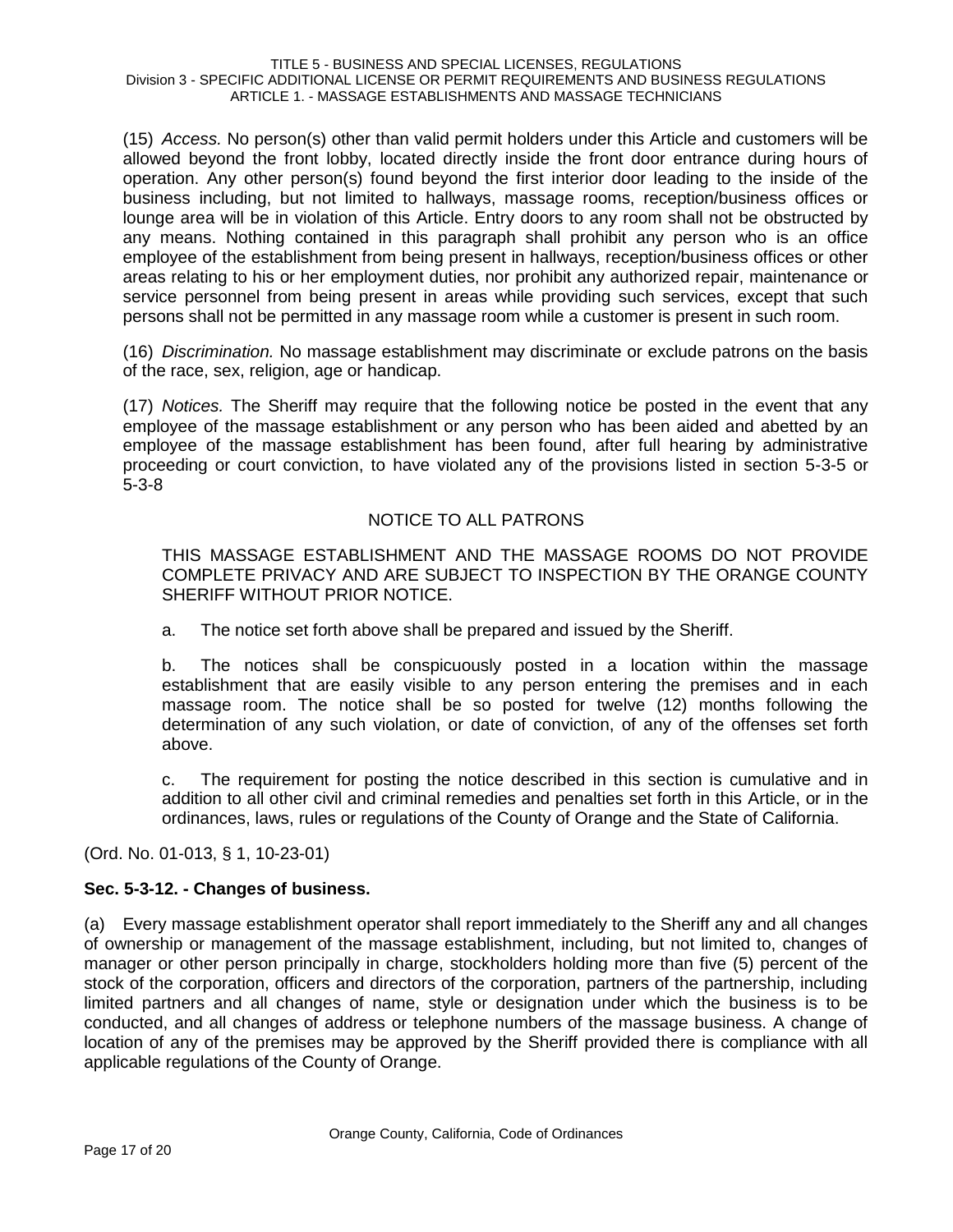(b) No massage operator's permit may be sold, transferred or assigned by a permittee, or by operation of law, to any other person or persons. Any such sale, transfer or assignment, or attempted sale, transfer or assignment, shall be deemed to constitute a voluntary surrender of such permit and such permit shall thereafter be null and void; provided and excepting, however, that if the permittee is a partnership and one (1) or more of the partners should die, one (1) or more of the surviving partners may acquire, by purchase or otherwise, the interest of the deceased partner or partners without effecting a surrender or termination of such permit, and in such case, the permit, upon notification to the Sheriff, shall be placed in the name of the surviving partners. A massage operator's permit issued to a corporation shall be deemed terminated and void when five (5) percent or more of the stock of the corporation is sold, transferred or assigned after the issuance of a permit. No massage technician permit may be sold, transferred or assigned by a permittee, or any operation of law, to any other person or persons.

(c) No permit issued hereunder shall be transferable to any other person or establishment, provided, however, an additional location or change of location of a massage technician permit will be allowed upon prior written notice to the Sheriff and payment of the appropriate transfer fee.

(d) Except as provided in subsections (e) and (f) below, permits for massage operators and technicians shall be renewed on a year to year basis provided that the permittee continues to meet the requirements of this Article.

(e) Applications for the next ensuing permit shall be filed with the Sheriff before the expiration of the existing permit. Temporary permits will not be issued for renewals and renewal applications must be filed no later than sixty (60) days prior to the expiration of the permit to prevent a lapse of the permit.

(f) Renewal applications shall include such information as may be required by the Sheriff to update the information contained in the original permit application. With respect to massage technician permits, renewal applications must be accompanied with proof that the applicant has completed twelve (12) hours of continuing education from a recognized school of massage as defined in this Article. The applicant shall accompany the application for renewal with the appropriate filing fee approved by resolution of the Board of Supervisors.

(Ord. No. 01-013, § 1, 10-23-01; Ord. No. 05-009, § 7, 5-24-05)

# **Sec. 5-3-13. - Exemption; existing permittees.**

(a) The requirements of this Article shall have no application and no effect upon, and shall not be construed as applying to, any persons designated as follows:

(1) State licensed physicians, surgeons, chiropractors (where the chiropractor is present on the premises during normal business hours and has seen and prepared or approved a treatment plan for each person receiving massage), physical therapists, osteopaths, or any registered nurse working on the premises of, and under the direct supervision of, a State licensed physician, surgeon, chiropractor or osteopath. Practical nurses, licensed vocational nurses, or other persons without qualifications as massage technicians and without first obtaining a massage technician permit pursuant to this Article, whether employed by physicians, surgeons, chiropractors or osteopaths or not, may not give massage or massage procedures.

(2) Barbers and beauticians who are duly licensed under the laws of the State of California while engaging in the practices within the scope of their licenses, except that this exception shall apply solely to the massaging of the neck, face, scalp, hands, feet and hair of the customer or client.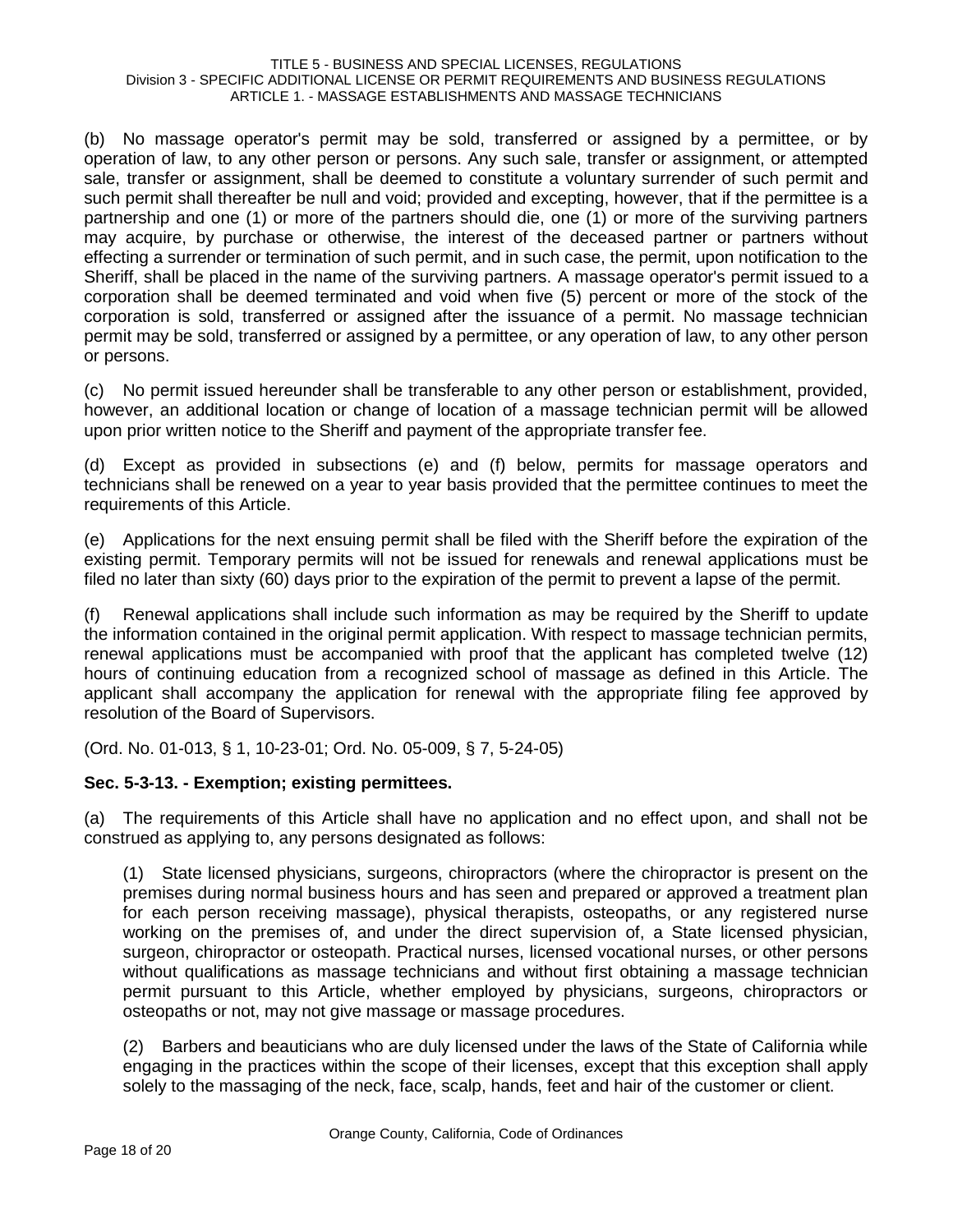(3) Persons administering a chair massage as defined in this Article, provided that the Sheriff receives a letter from the property or business owner of the location where the chair massage is to be administered stating his/her/its knowledge and approval of the chair massage, the location where the chair massage will take place, the dates and hours the chair massage will be conducted, the identity of the person(s) administering the chair massage and that only a recognized massage chair will be used. This exemption shall not apply to any business in which chair massage is other than an incidental service provided.

(4) Accredited high schools, junior colleges, colleges, or universities whose coaches and trainers are acting within the scope of their employment.

(5) Trainers of amateur, semi-professional or professional athletes or athletic teams while engaging in their training responsibilities for and with athletes; and trainers working in conjunction with a specific athletic event such as road races, track meets, triathlons, biathlons, or similar single occurrence athletic or recreational events.

(b) Commencing on the effective date of this Article, all permits are to be issued in accordance with the provisions of this Article.

(c) Existing operator's and massage technician's permits shall continue in effect until expiration.

(1) Within twelve (12) months following the effective date of this Article, all existing massage technician permit holders shall either (i) meet and comply with the requirements of section 5-3-7(b) or (ii) take and pass the test administered by the county pursuant to section 5-3-7(c). Failure of a massage technician to comply with the requirements of the preceding sentence shall render such massage technician's existing permit (including any renewal permit issued after the effective date of this Article) null and void at the expiration of said twelve-month period.

(2) Operators who have an existing and valid operator's permit on the date this ordinance becomes effective (and the managers of such operators' massage establishments) shall have twelve (12) months following the effective date of this ordinance to comply with the requirements of section 5-3-7(b). Failure of an operator, or any designated manager of such operator, to comply with the requirements of the preceding sentence shall render such operator's existing permit null and void at the expiration of said twelve month period.

(Ord. No. 01-013, § 1, 10-23-01)

# **Sec. 5-3-14. - Suspension, revocation, denial and appeal.**

(a) *Violation and noncompliance.* The Sheriff may refuse to issue or renew a permit or may revoke or suspend an existing permit on the grounds that the applicant or permit holder has failed to comply with the permit conditions or the requirements of this Article. If a suspended permit lapses during the suspension period, a new application must be made at the end of the suspension period. In any such case, the applicant or permit holder shall have the right to appeal the decision in the time and manner set forth in this section.

(b) *Notice.* When the Sheriff concludes that grounds for denial, suspension, revocation or refusal to renew a permit exist, the Sheriff shall serve the applicant or permit holder, by certified mail, return receipt requested, addressed to the business and residence address of the applicant or permit holder, with a notice of denial or notice of intent to suspend, revoke or refuse to renew the permit (hereinafter the "Sheriff's Notice"). The Sheriff's Notice shall state the reasons for the proposed action, the effective